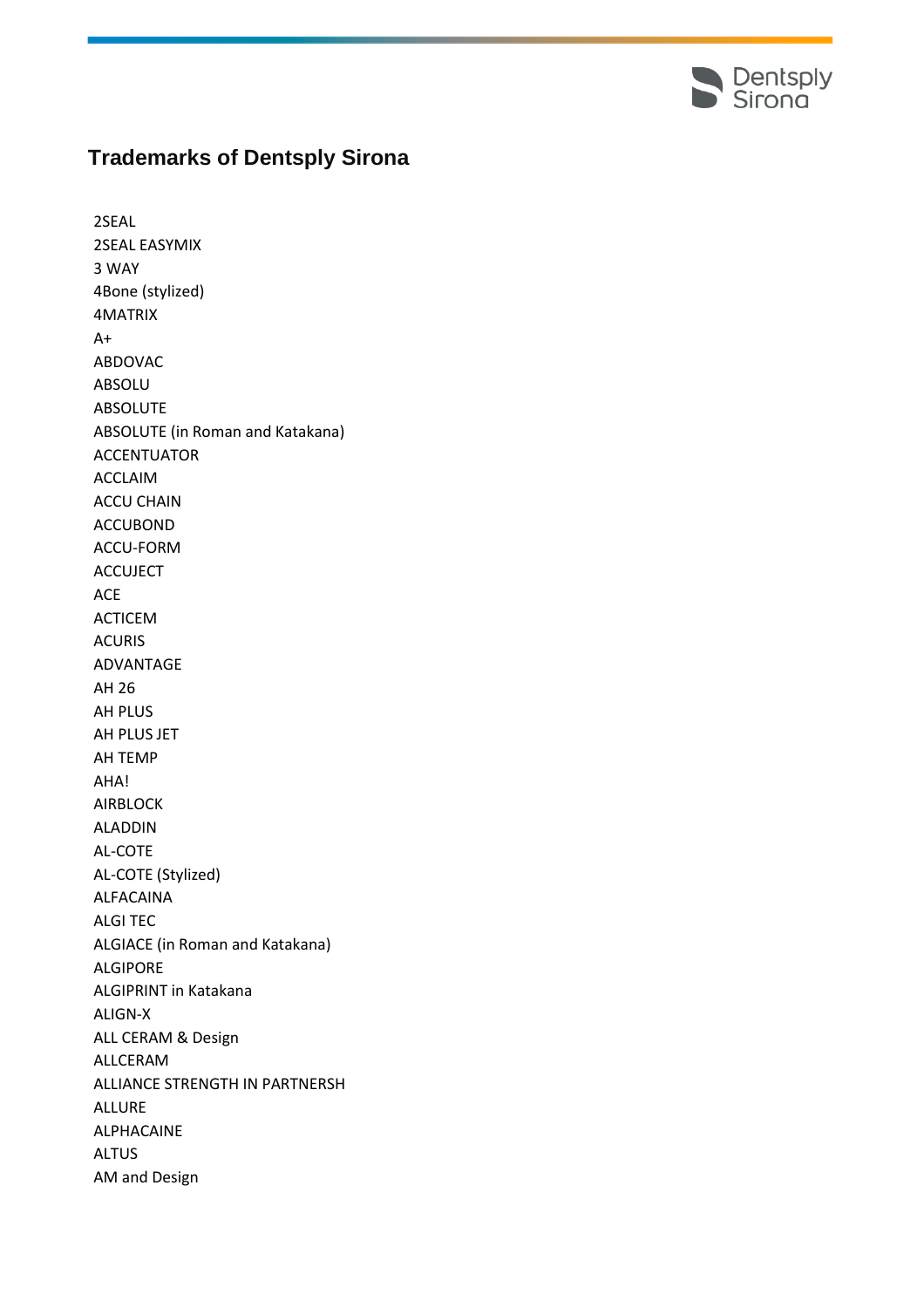AMERICAST ANATOLINE ANATOM PRIMARY CROWNS (in Roman, Katakana,&Kanji) ANCHORSCREW ANESTADENT ANKYLOS ANKYLOS PLUS ANKYLOS SMARTFIX ANKYLOS SYNCONE ANOXAN ANTAEOS ANTAEOS (and Design) ANTAEOS ENDOLINE ANTAGON AP.H API & Device APIG APOLLO DI APOLLO DI SPEEDSPRAY AQUACEM AQUASIL ARTICADENT ARTICADENT FORTE ARTICADENT NORMAL ARTIPLUS ARTIST KIT ASH ASH CENTINAL ASSURE PLUS ASTRA TECH DENTAL ASTRA TECH IMPLANT SYSTEM ASTRA TECH IMPLANTS (device) ATLANTIS AUSTENAL AUSTENAL (Stylized) AUTOCLEAR AUTOMATE AUTOMATRIX AVAGEL AVA-GEL AXANO AXEOS AZENTO B4 B4 (Stylized)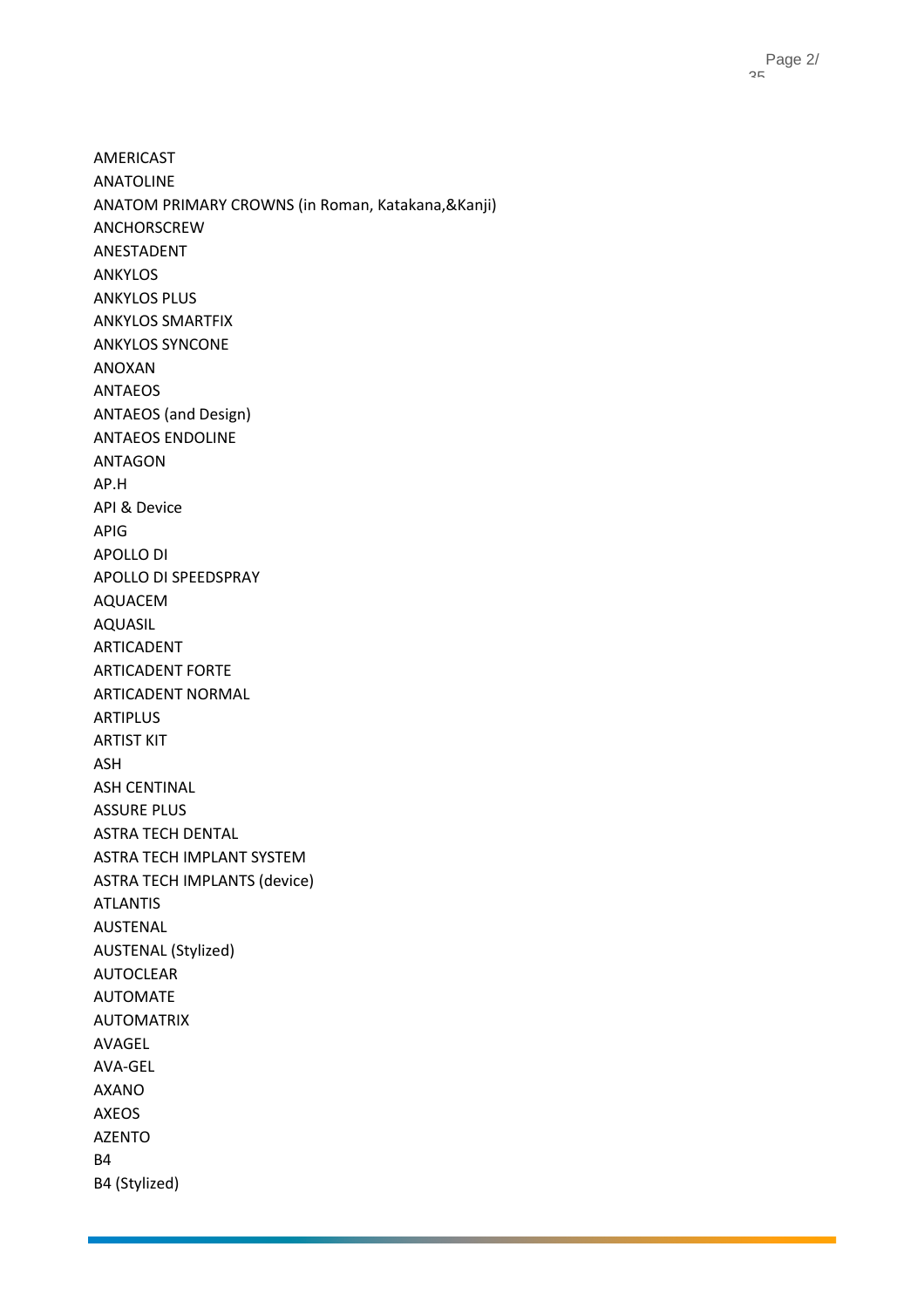B4 Stylized BALANCE BANDUST BARRICAID BASELINE BATT BEEFILL BELLISSIMA BELLOVAC BEUTELROCK BEUTELROCK ENDOLINE B-FREE BI -DIMENSIONAL Bildmarke "Würfel" BIO DEGULOR BIOACTIVATE BioBiteCorrector BIOBLEND BIOBOND BIOCALEX **BIOCCLUS** BIOCLER BIOCLER GII DENTES ACRILICOS BIOCOLOR BIOCROWN BIOCRYL BIODENT BIODENT & Design BIODENT (& Design) BIODENT (Stylized) BIODENT APF PROTHETIK (& Desig BIODENT MULTIMAT BIODENT TRICOLOR BIODENT -MULTIMAT **BIOFORCE** BIOFORM BIOGOLD BIOGUTTA BIOLON BIOLOR Bioloy -ppr BIOLUX BIOMANAGEMENT COMPLEX BIONEY

BIOPLUS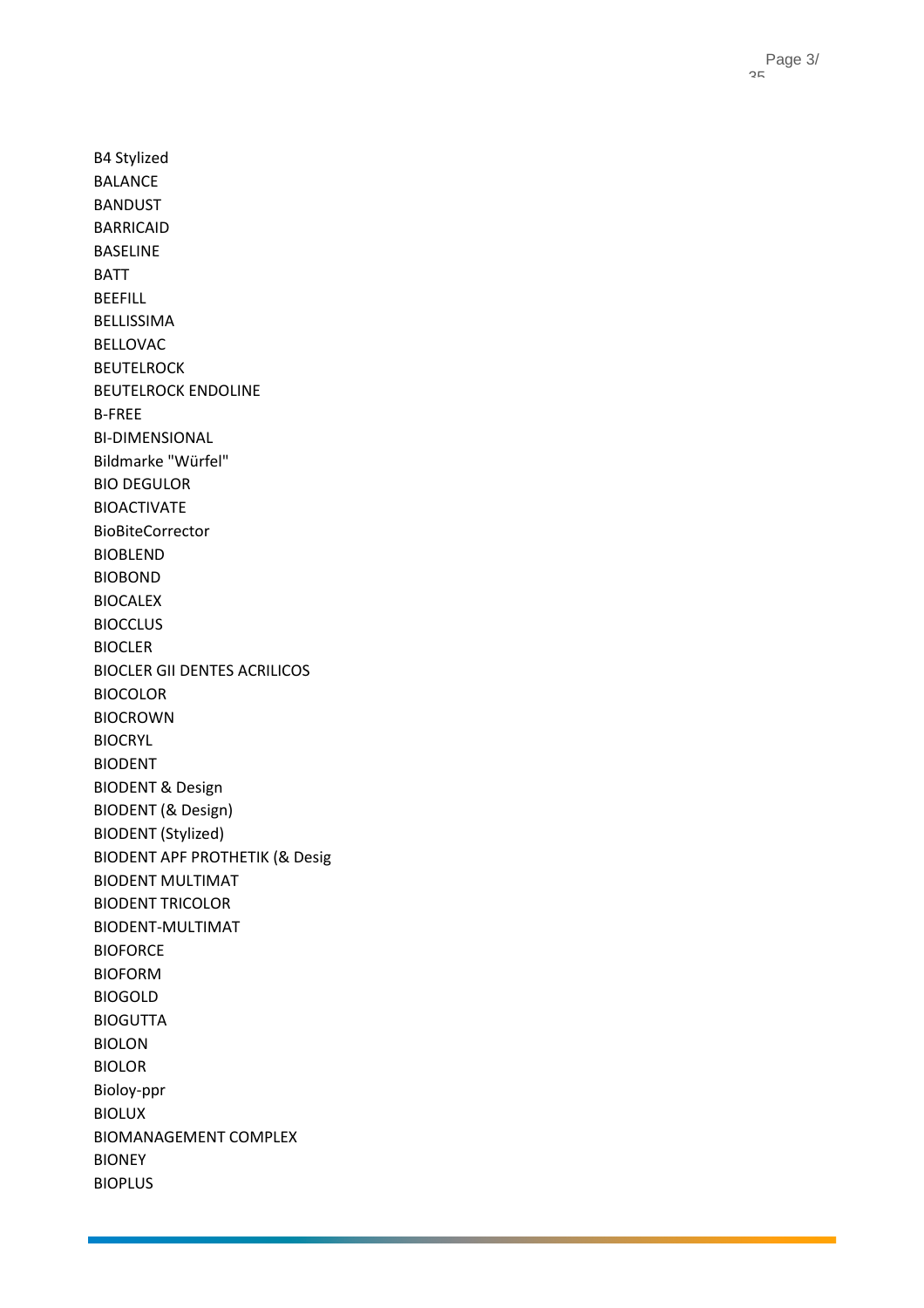Page 4 / 35

BIOPURE BIOPURE (Stylized) BIOSIL BIOSIL & Design BIOSIL in Katakana BIOSINT BIOSOL BIOSTABIL BIOTONE BIOTONE (Stylized) BIOVEST BITINE BLEND -IN DYNAMICS BLUECAM BLUEPRINT BLUEPRINT ASEP BOBCAT BOND BONE BOND -ON 4 BRAIN BUBBLE NUM BUGTASTIC C.C. CORD  $C+$ C1 CLEAR C3 C4 C5 C8 CAD/CAM FOR EVERYONE CAD/CAM ODONTOLÓGICO CADA CADS CAEMENTUM CALAMUS CALCILOR CALIBRA CALIBRA CONNECT CALIBRA -EXPRESS CALM -IT CANAL BLUE CANAL CLEAN **CAPTIFLOW** CAPTIVATE BY NUPRO CARIOSTAT (in Roman and Katakana)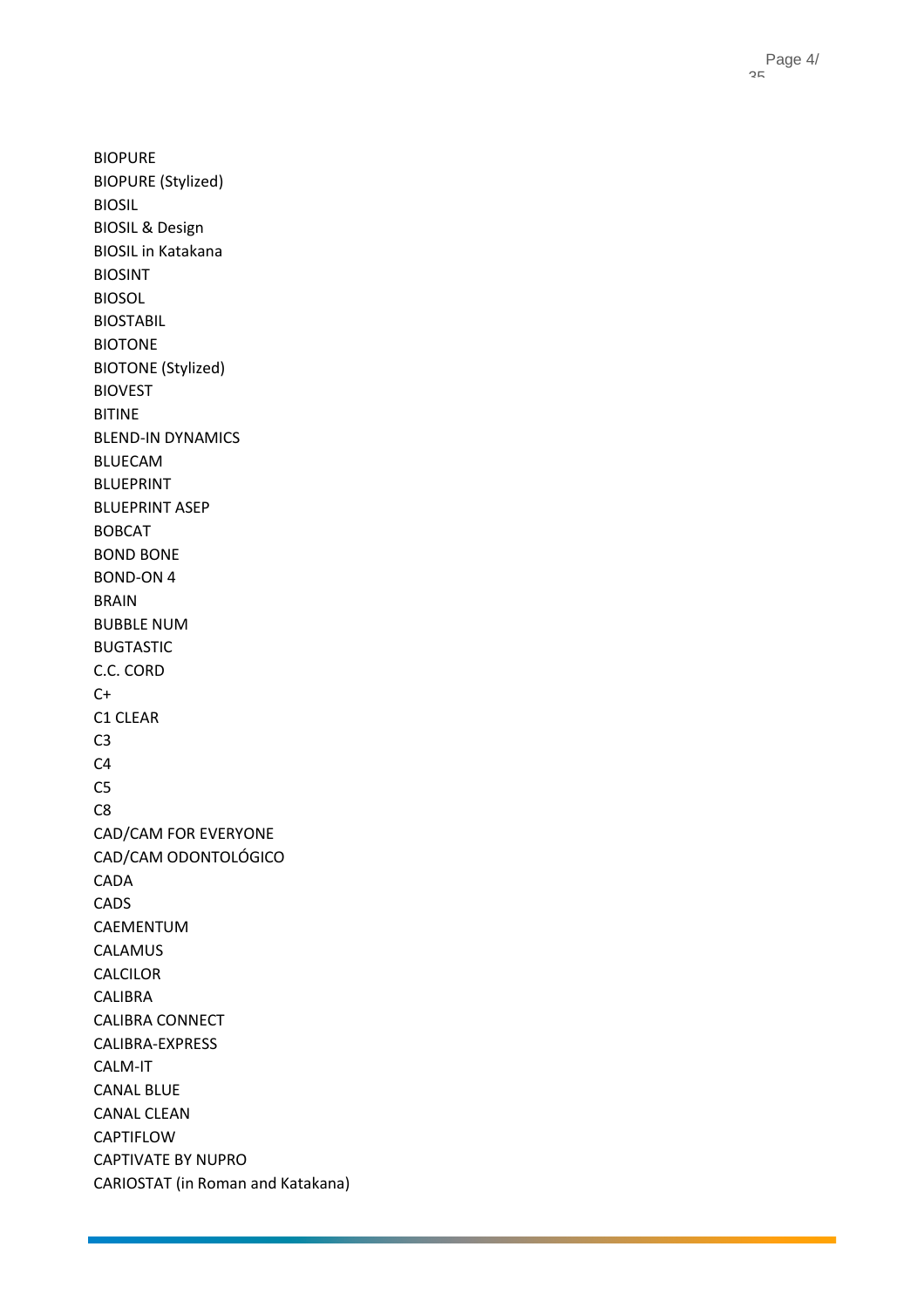Page 5 / 35

CARRARA CARRARA INTERACTION CASTONE CAULK CAULK (Katakana) CAULK (Stylized) CAULK ZOE B & T Design CAV -CLEAN CAVITRON CAVITRON SELECT CAVITRON SLIMLINE CAVITRON THINSERT CAVITRON TOUCH CC CORD  $CC+$ CC -CORD CCO **CCS** CDR CELESTA **CELLplus** CELTRA CERA CERA AURUM CERABASE CERAM LOVE CERAM.X CERAMCO CERAMCO (in Korean) CERAMCO (Katakana) CERAMCO in Chinese Characters CERAMCO in Thai CERAMCO with Chinese Characters CERAMFIRE CERAMICOLOR CERAMPRESS CERAM - X CERAM -X SPECTRA CERCON CERCONOXID (Stylized) CEREC CEREC (Chin.) CEREC (Kana II) CEREC (Kana) CEREC AC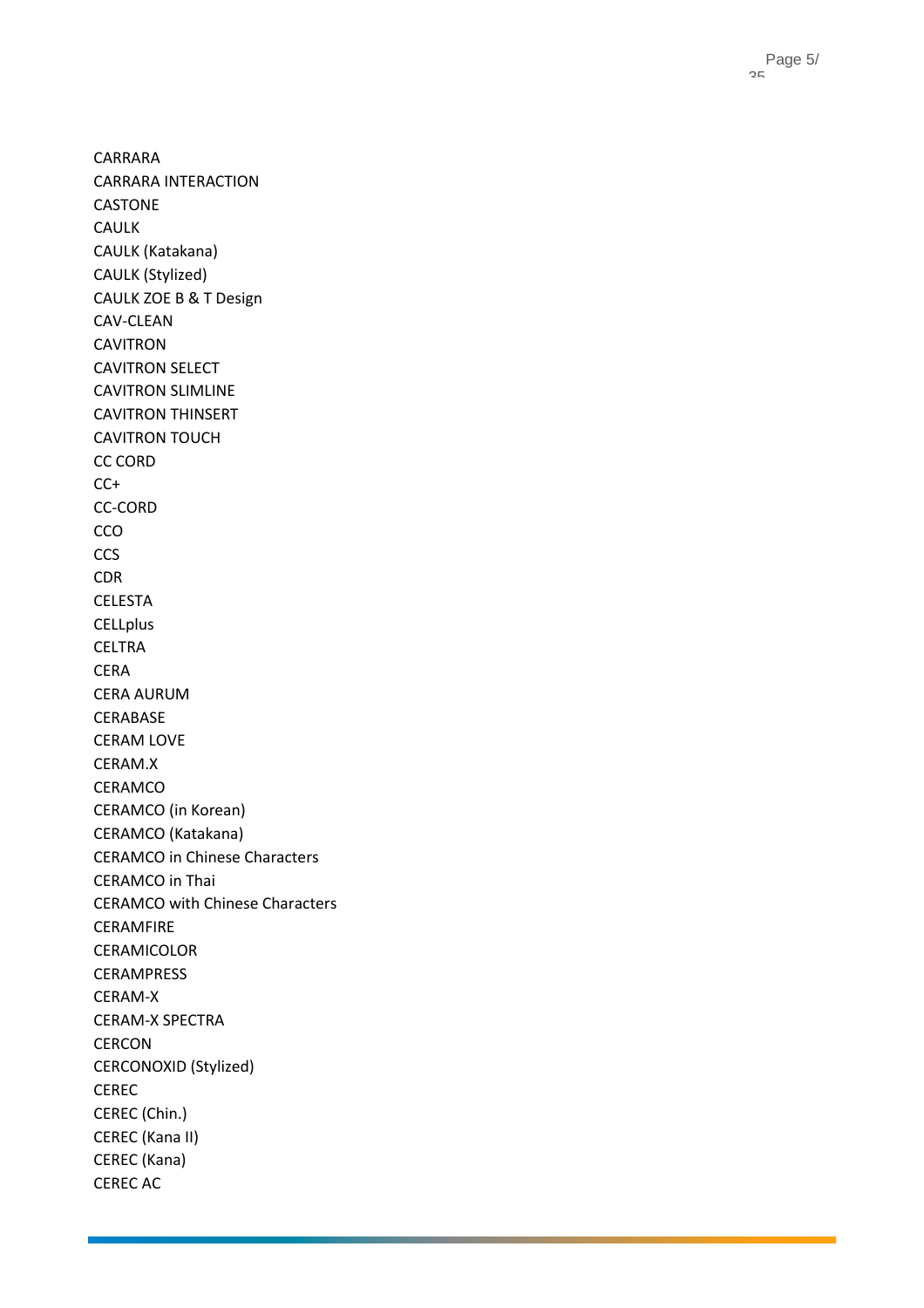CEREC CONNECT CEREC MTL CEREC OMNICAM CEREC PRIMEMILL CEREC PRIMEPRINT CEREC SINGLE VISIT DENTISTRY CEREC TESSERA **CERECblocs** CERGO **CERGOFIT** CHAIR TIME CHAIRLINE CHEMFIL CHEMFIL ROCK CHEMFLEX CHEWIES ChromaTies CHROMATIME TECHNOLOGY CHROMODUR CIPROSPAD CITANEST CITANEST in Katakana CLASS II TOTAL PRACTICE SOLUTION CLASSIC CLASSICGUIDE CLEANLETS CLEAR SNAP CLEAR SNAP (in Katakana) CLONE COLORBITE & Design COLORINOX COLORISE & Design COM -FIT COM -FIT PLUSH COMFORT CONTROL COMFORTWAND COMPULA COMPULES COMSPAN CONDICIONADOR DE PORCELANAS CONDICIONADOR DE PORCELANAS DE CONFORM FIT Congresso Internacional de CAD/CAM CONICAD CONNECT CASE CENTER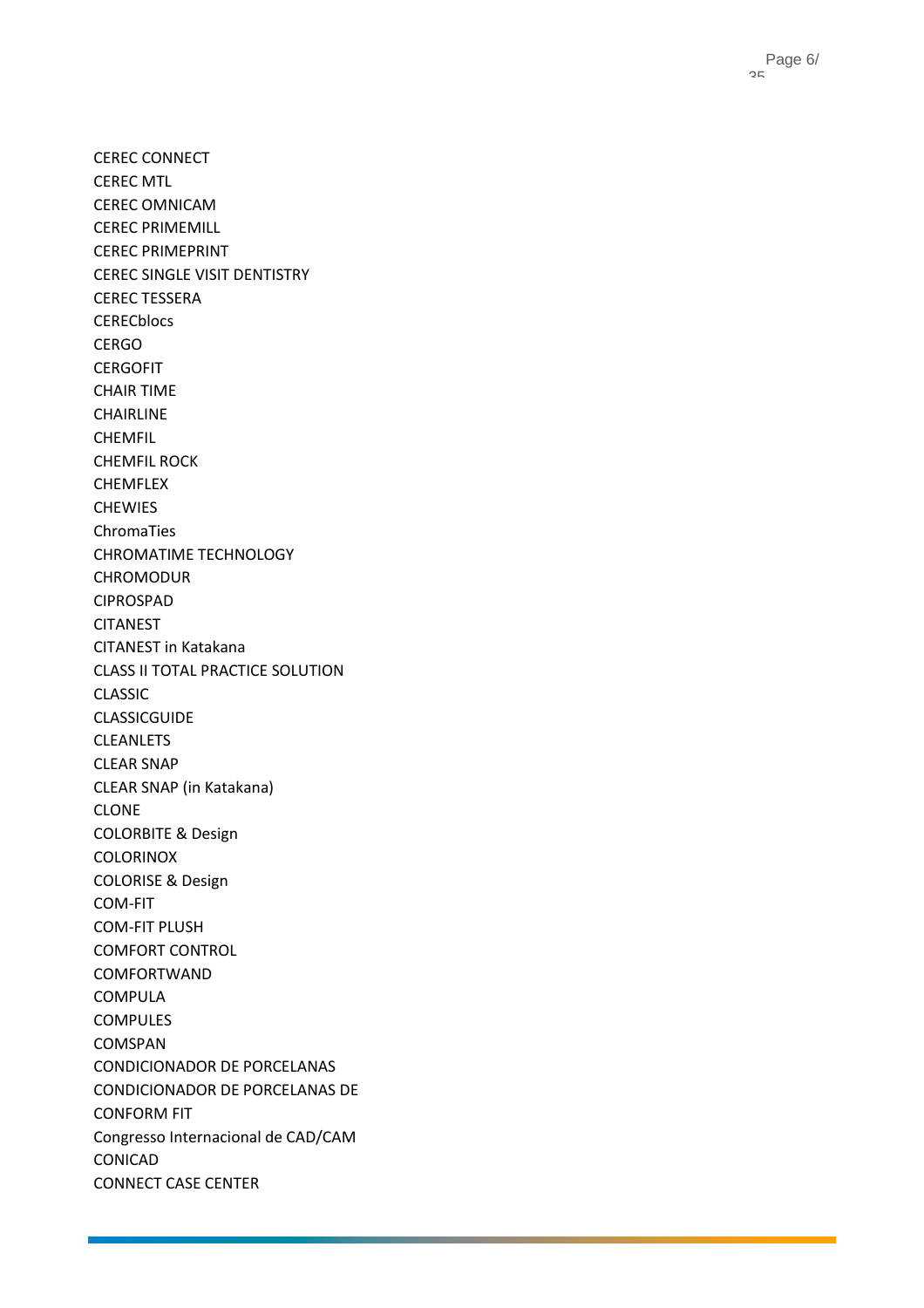CONNEXION CONTACT DIRECT CONTEX **COPPERLOY** CORE - X COSMO HXL COVER -COZEE C -PILOT CREARE CREATING NATURAL SMILES CRESCENT CRESCENT CORNERMARK DESIGN CRESCENT DEVICE CRIARE CROSS -LINKED CRYPTON **CRYPTONITE** CRYSTABRACE CRYSTABRACE (Alpha and Katakana) CrystaButton CrystaSnap CTS CTS logo CURE RITE CUSH - N -TAB CUSTOMCOTE CYTCO DAC UNIVERSAL DAPAWAY DARCVIEW DARCVIEW and Design DBX DBX and Design DE TREY DEGUBOND DEGUCAST DEGUCERA DEGUCERAM DEGUDENT DEGUDON DEGUDOR DEGUFILL DEGUFIX DEGUFORM DEGULIGHT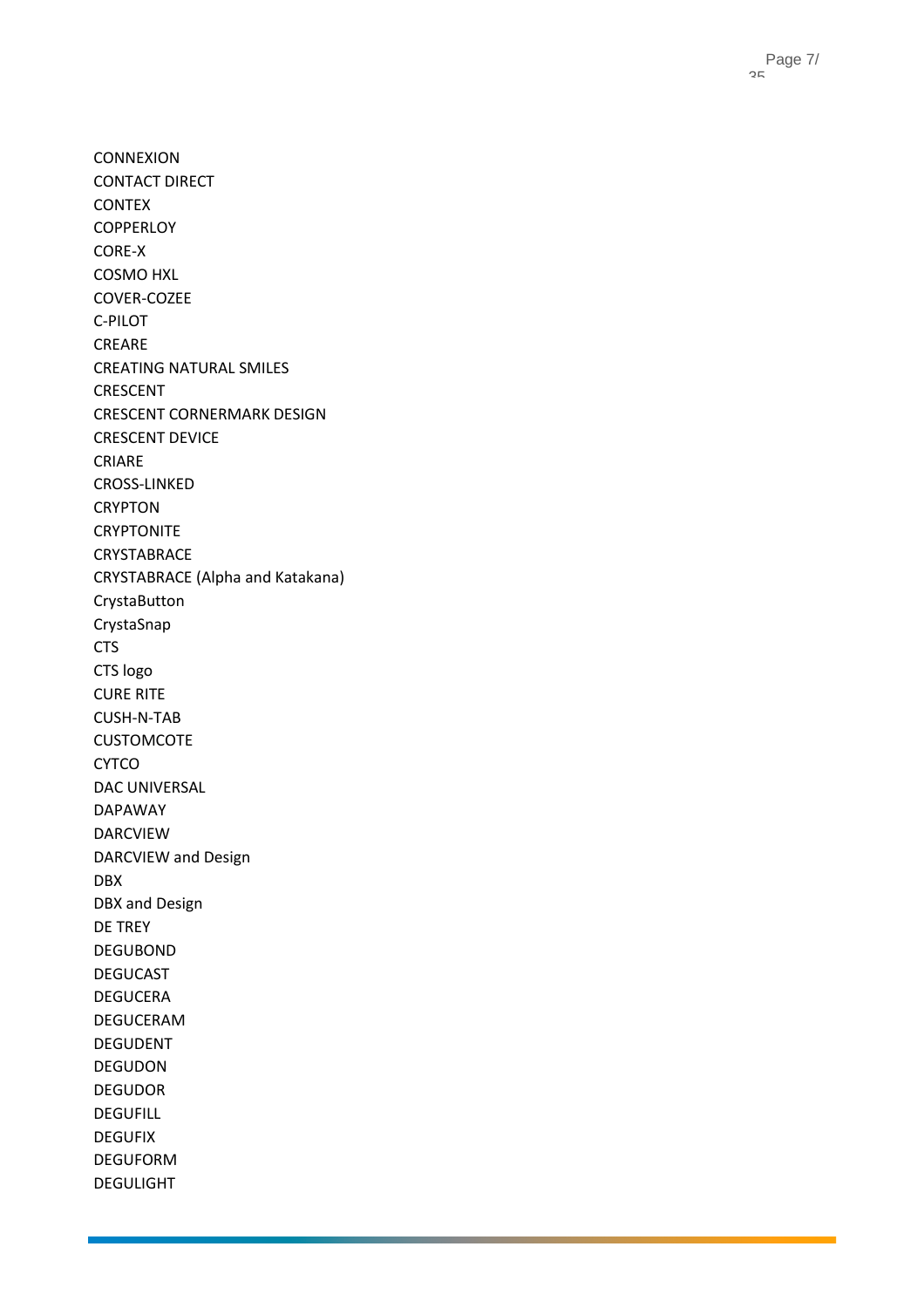Page 8 / 35

DEGULITE DEGULOR DEGULUX DEGUMAT DEGUNORM DEGUPAL DEGUPRESS DEGUSINT DEGUSMILES & MORE DEGUSSA BIOCROWN DEGUSSA DENTAL DEGUSSA STANDALLOY DEGUSTAR DEGUSWING DEGUTAN DEGUTEK DEGUTHERM DEGUTRON DEGUTRON ECO DEGUTWIN DEGUVEST DELTON DELTON (Chinese Characters) DELUXCOTE DENCRI GEL DENCRI PRINT DENCRIL DENCRILAY DENCRILON DENSFIL DENSHEAT Dent Cert DENTA GEL DENTACRYL DENTAL INNOVATOR DENTAL PLANIT STYLIZED DENTBRAS DENTOMAT DENTOSEPT DENTPLUS DENTRON DENTS KUN devices in color DENTSPLY DENTSPLY & Chinese DENTSPLY (Chinese Characters)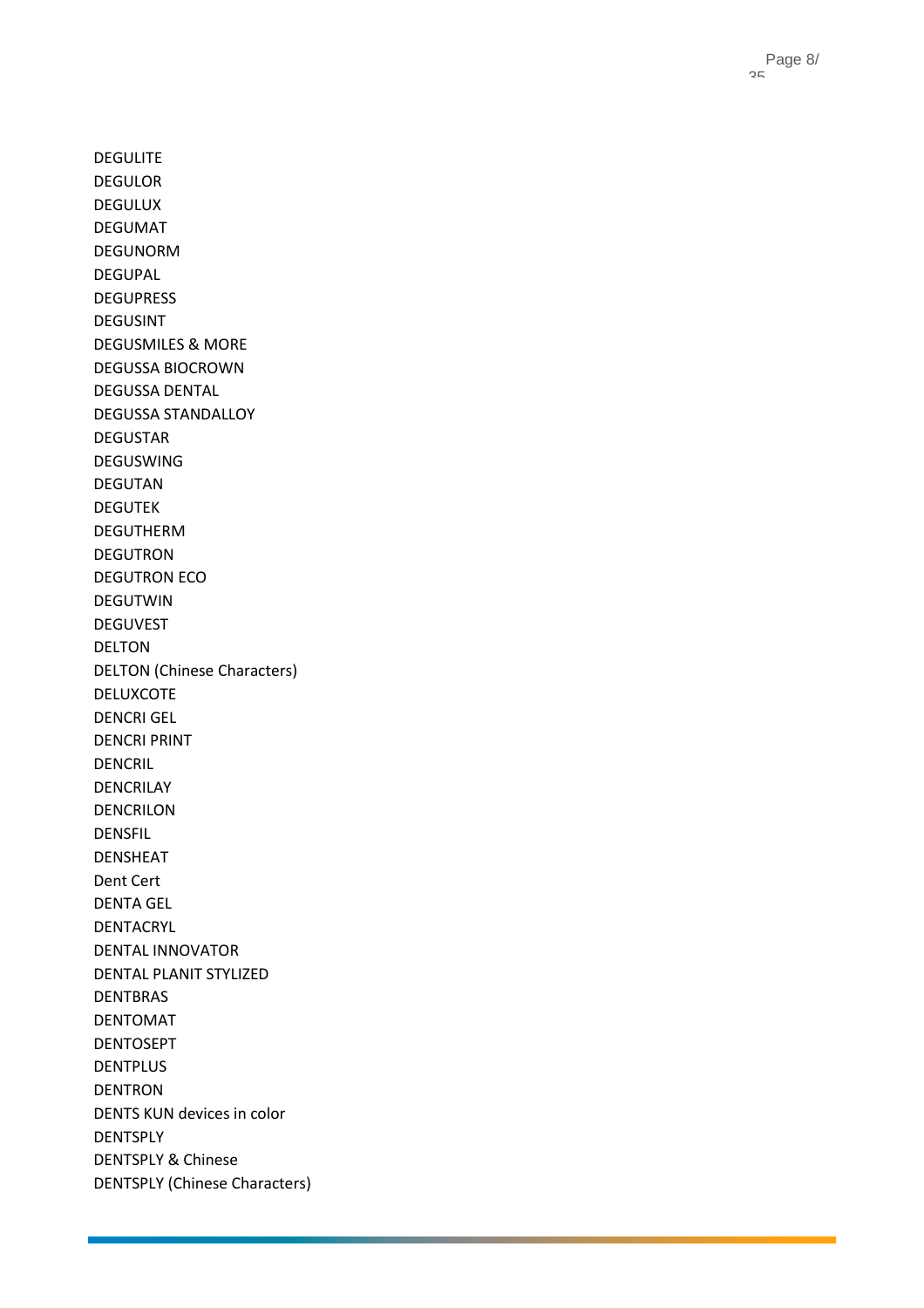DENTSPLY (DI Design) DENTSPLY (Logo) DENTSPLY (Stylized) DENTSPLY AUTOMATRIX DENTSPLY BOBCAT DENTSPLY CALIBRA DENTSPLY CERAMCO DENTSPLY CERAM-X DENTSPLY Chinese Characters) DENTSPLY DESAYUNOS CIENTIFICOS & Design DENTSPLY DETREY Seal&Protect DENTSPLY DETREY SEAL&PROTECT (Stylized) DENTSPLY EASYCEM DENTSPLY ENDO MATTERS DENTSPLY EVOLU-X DENTSPLY GAC DENTSPLY GAC IDEAL PREMIUM DENTSPLY GLYDE DENTSPLY GT DENTSPLY in Chinese Characters DENTSPLY IPEN DENTSPLY IPN DENTSPLY IQ DENTSPLY IQ Logo DENTSPLY MAILLEFER (Stylized) DENTSPLY SIRONA DENTSPLY SIRONA (Chinese Characaters) DENTSPLY SIRONA (Chinese Characters) DENTSPLY SIRONA ATLANTIS DENTSPLY SIRONA CLASSIC DENTSPLY SIRONA Logo DENTSPLY SIRONA MYCROWN DENTSPLY SIRONA: THE DENTAL SOLUTIONS COMPANY DENTSPLY SMARTMODE DENTSPLY SUCCESS DENTSPLY TOPSEAL DENTSPLY TRIODENT DENTSPLY VIA DENTSPLY VISTADENT DENTSPLY/DENTSPLY (Stylized) DENTSPLY-GAC DENTSTOP DENTSU-KUN DENTSULATE DESIBIL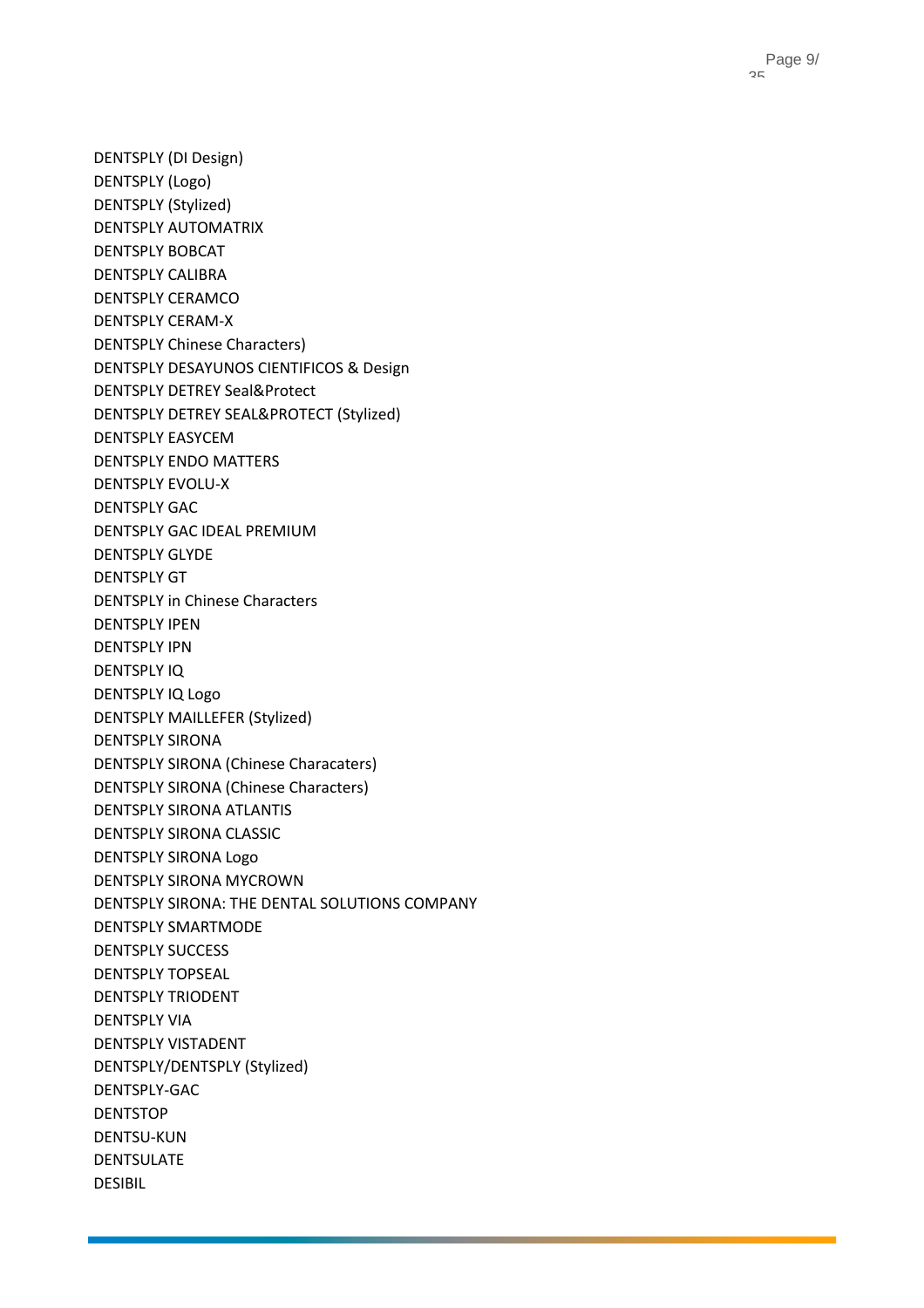Design DESIGN (Astra Tech Implants Device) Design (C Shield) Design (E Diamond Logo) Design (Interactive Mystique logo) Design (Practice Protect wheel) Design (RECIPROC Logo) Design (Symposium Logo) Design (System R logo) Design (Zhermack) DESIGN ONLY DETECT DETERSPAD DETREY DEVA DIAMENDO DIAMONDCOAT DIENTES PLASTICOS BIOCRYL DIGIT DIGIT POWER DISPERSALLOY DISPOSA -SHIELD DON DON and Design DS DENTSPLY SIRONA Logo DS Logo DS POINTS PLUS DS WORLD DUALINE DUALLOR DUCERA DUCERA & Design DUCERA ALLCERAM DUCERAGOLD DUCERALLOY DUCERAM DUCERAM KISS DUCERAM LFC LOW FUSING CERAMIC DUOLAY DUOMAT DUPLAK DUPLAST DURALIT DURALLOY DURASHIELD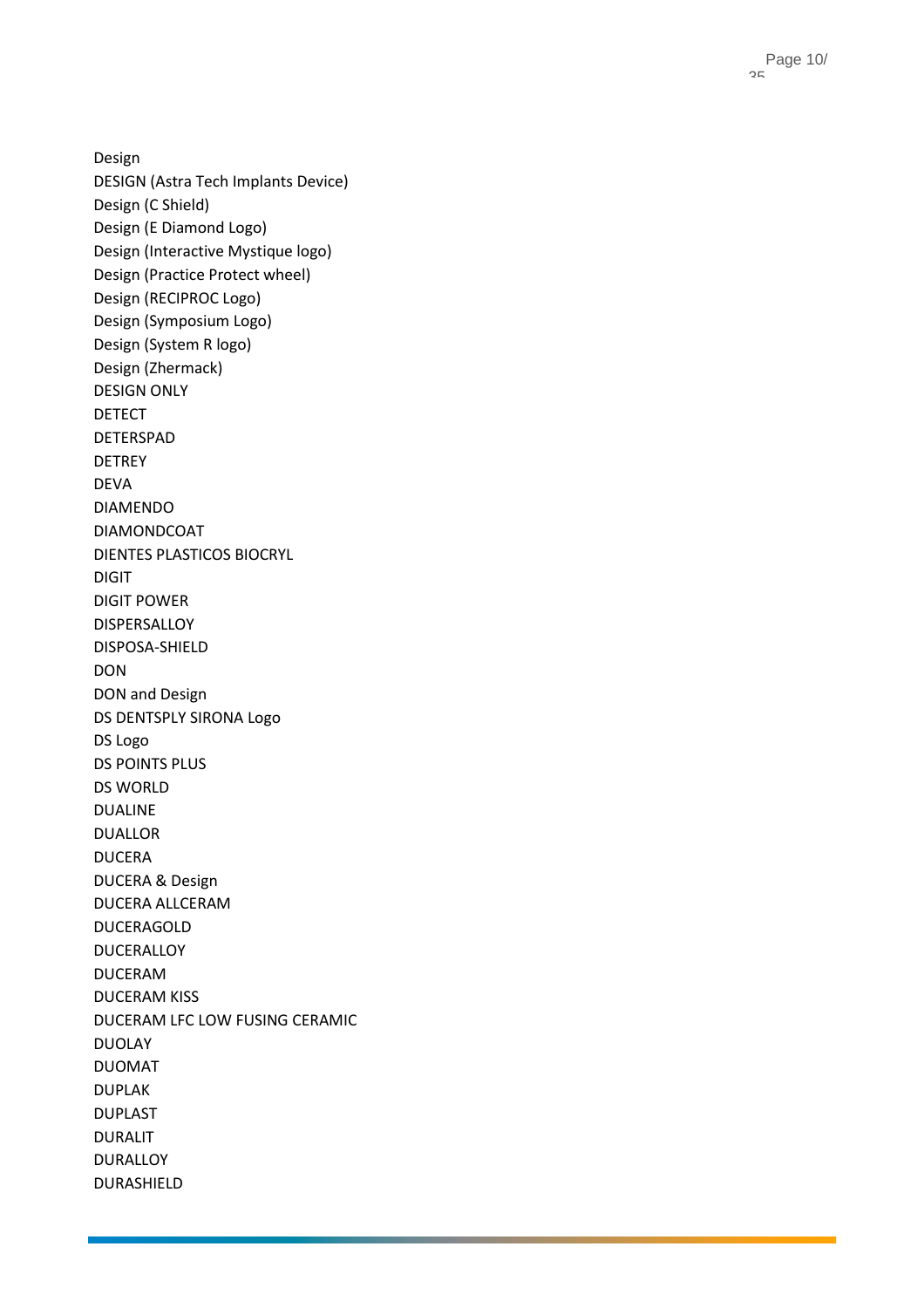DURONE DXTTR DYCAL DYCAL (Stylized) DYRACT E3 EASYCARE Easypad EASYPOST ECLIPS ECLIPSE ECONOLLOY ECONOVEST ECOPAL EDDY EDDY FLEX.CANNULA EDGE EEZEE -GRIP EEZEEMOUNT EEZEEMOUNT (Stylized) ELASLLOY (in Katakana) ELATION ELEMETRIX ELEPHANT ELEPHANT & Design ELITE & Design EMBRACE ENDO ENDO EASY EFFICIENT ENDO EINFACH ERFOLGREICH ENDO IQ ENDO MATTERS ENDOACTIVATOR ENDOFILL ENDO - M -BLOC ENDOPRINT ENDORAY ENDO - Z ENFORCE ENFORCE COM FLUOR ENHANCE ENTERRA ESSIX ESSIX A+ ESSIX ACE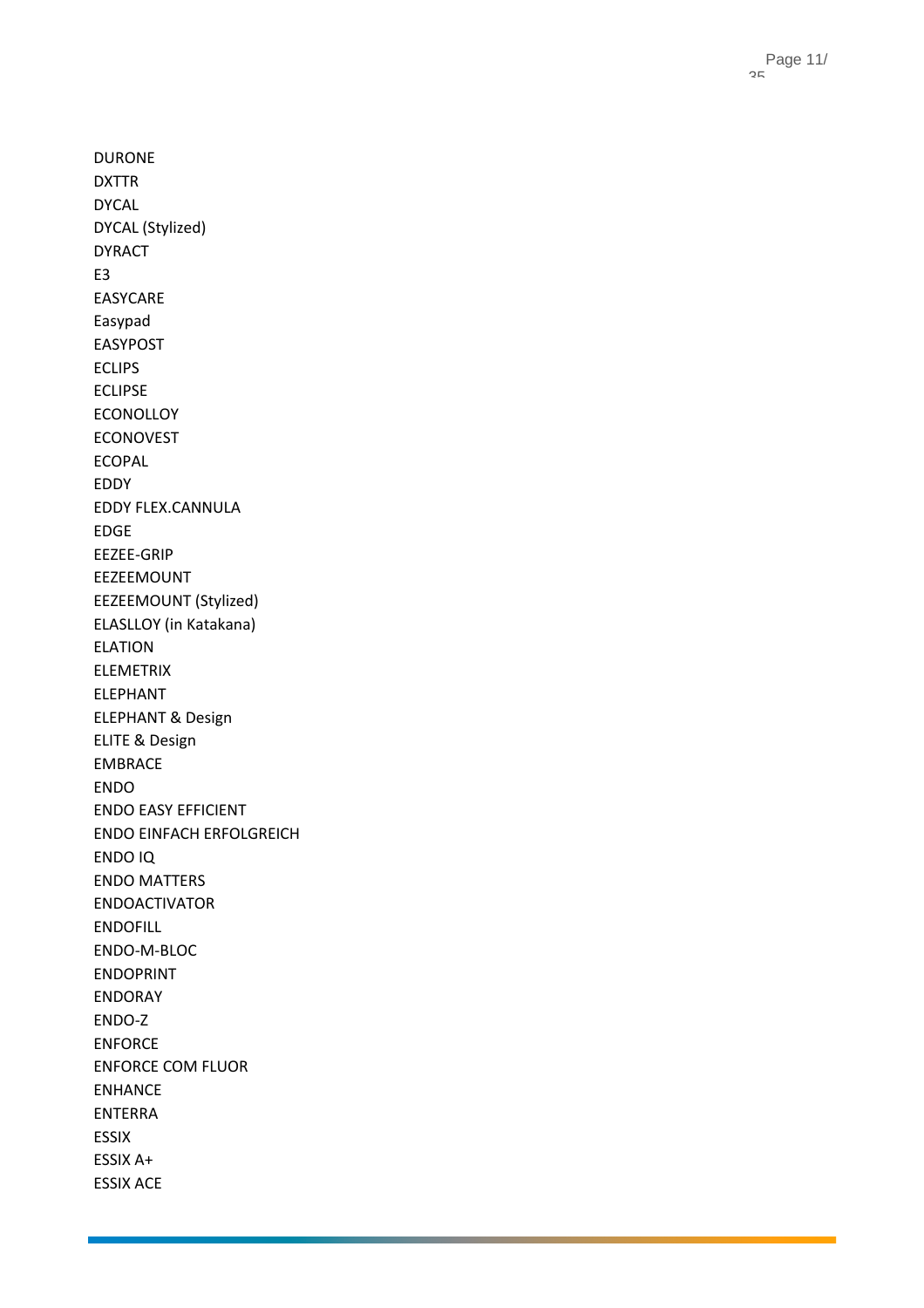ESSIX C+ ESTHETICLASP ESTHET-X EUROCAST EURODENT EUROLINE EUROSTONE EUROVEST EVIDENT SUCCESS EVOLU-X EXCAVABUR EXCELSIOR EXECUTIVE & Design EXPRESS and Design EXTRA STAR Logo EXTRATEC EXTREME VISUAL SHADE MATCHING & DESIGN EXUDRAIN EZ-PROP EZ-TAB EZ-VIEW EZ-VIEW FASTEAR F.I.T. F4basic FACE FASCOTE FASKUT FASTAB FASTEAR FASTIPS FILECARE FILES OF GREATER TAPER FINESSE FIRENZA FIRST BITE FIT GRIP FITGRIP FLAIR FlashTips FLEX NST FLEXETTEN FLEXICHANGE FLEXICUT FLEX-MASTER FLEXNTK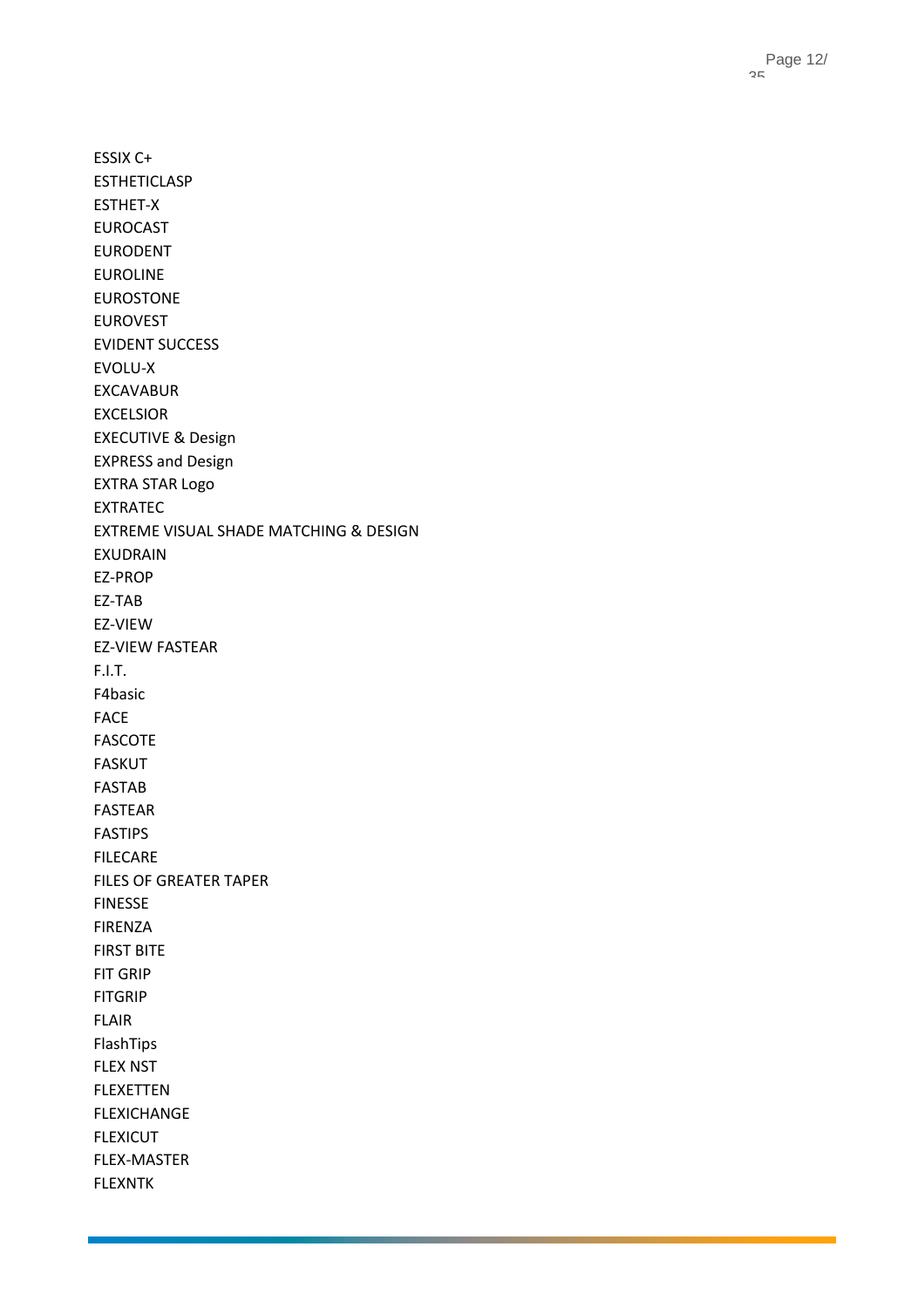FLEXOBOND FLEXOFILE FLEXOGATES FLEXOREAMER FLEXOTAPER FLEXREAMER FLEXSEAL FLEXSSK FLEXVIEW FLIP-RAY FLUOROCORE FLUOROPOST FLUORSOL FLUROSHIELD FOCUS FOCUSED SPRAY FONA FONA (fig.) FONA CLOSER TO YOU (CN, fig.) FONA CLOSER TO YOU (fig.) FOR BETTER DENTISTRY DENTSPLY & Design FOTOCLEAR FREEALGIN FreeBase FREEZE SPRAY FREEZE SPRAY (Stylized) FRIA CON FRIACON FRIADENT FRIADENT & Device FRIADENT (Word & design) FRIADENT and Design FRIADENT Logo FRIADENT plus FRIADENT TWIN PLUS FRIASCIENCE FRIAWORLD FRIDENT FRIMED FRIOS FRS FSI FSI (Stylized) FSI SLI FUNCTIONAL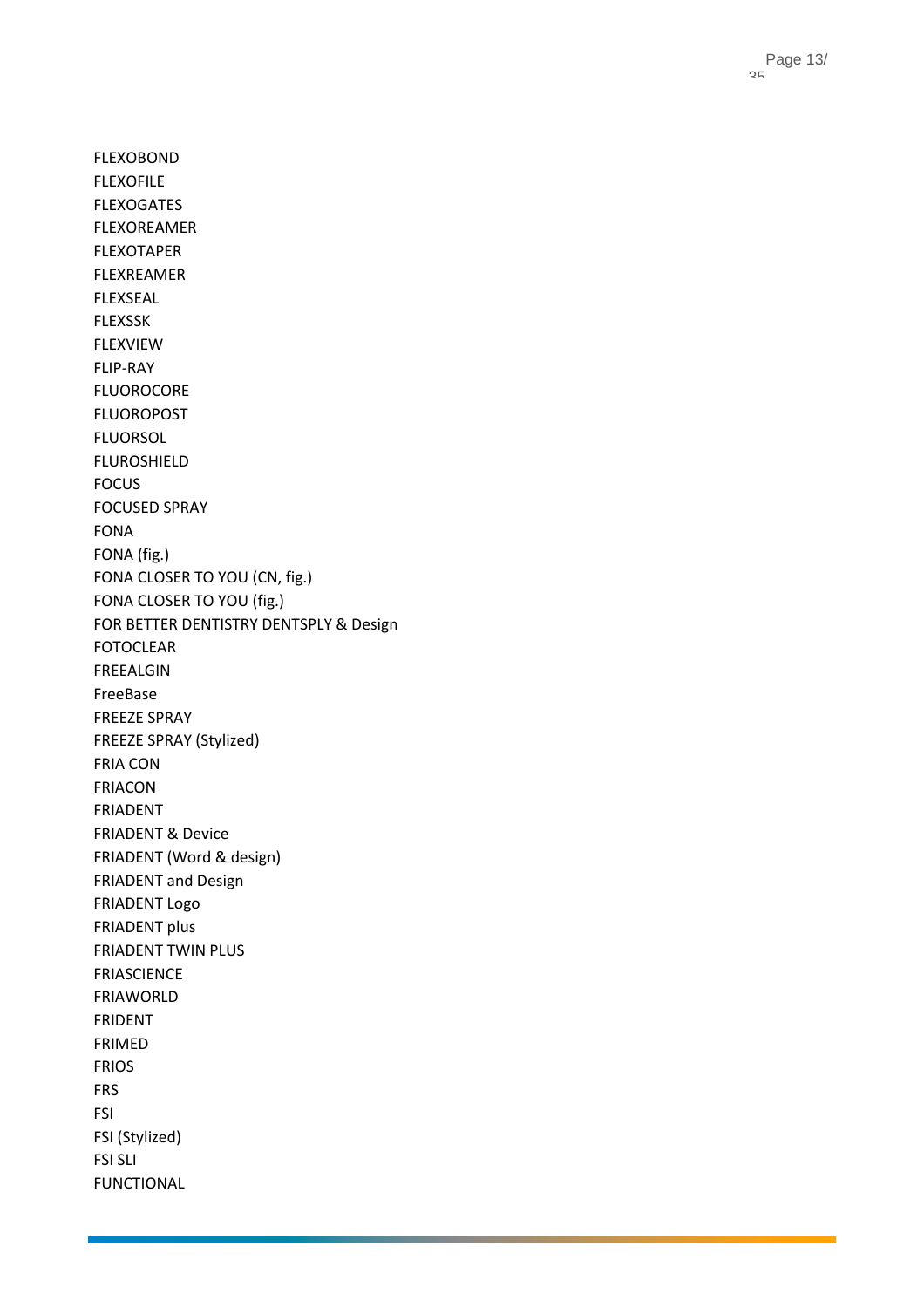Page 14 / 35

FYNAL GAC GAC BALANCE GAC IDEAL SMILE GAC INTERNATIONAL, INC. GAC MICROARCH GALAXIS GALILEO GALILEOS GALILEOS & Design GENERUS GENGI -RET GENIE GENIE MAGIC MIX GENIE stylized Genios GLASTONE GLAZE -BRIL GLOVE RELIEF GLYDE & Design GLYDE FILE PREP GOLD STAR Logo GOLDEN GATE SYSTEM GOLDFREUND GOLDTAUSCH (Stylized) GREENGEL GT GT SERIES X **GUTTACORE** GUTTACUT GUTTAFUSION GUTTAMASTER GUTTA -SMART GUTTA -SMART IQ GYSTONE H.I.T. HANDI CAINE STIX HEAT & SEAT HEAT DUO HELIODENT HEMARCOL HEMOBAN HI -DI HIDROGUM HORUS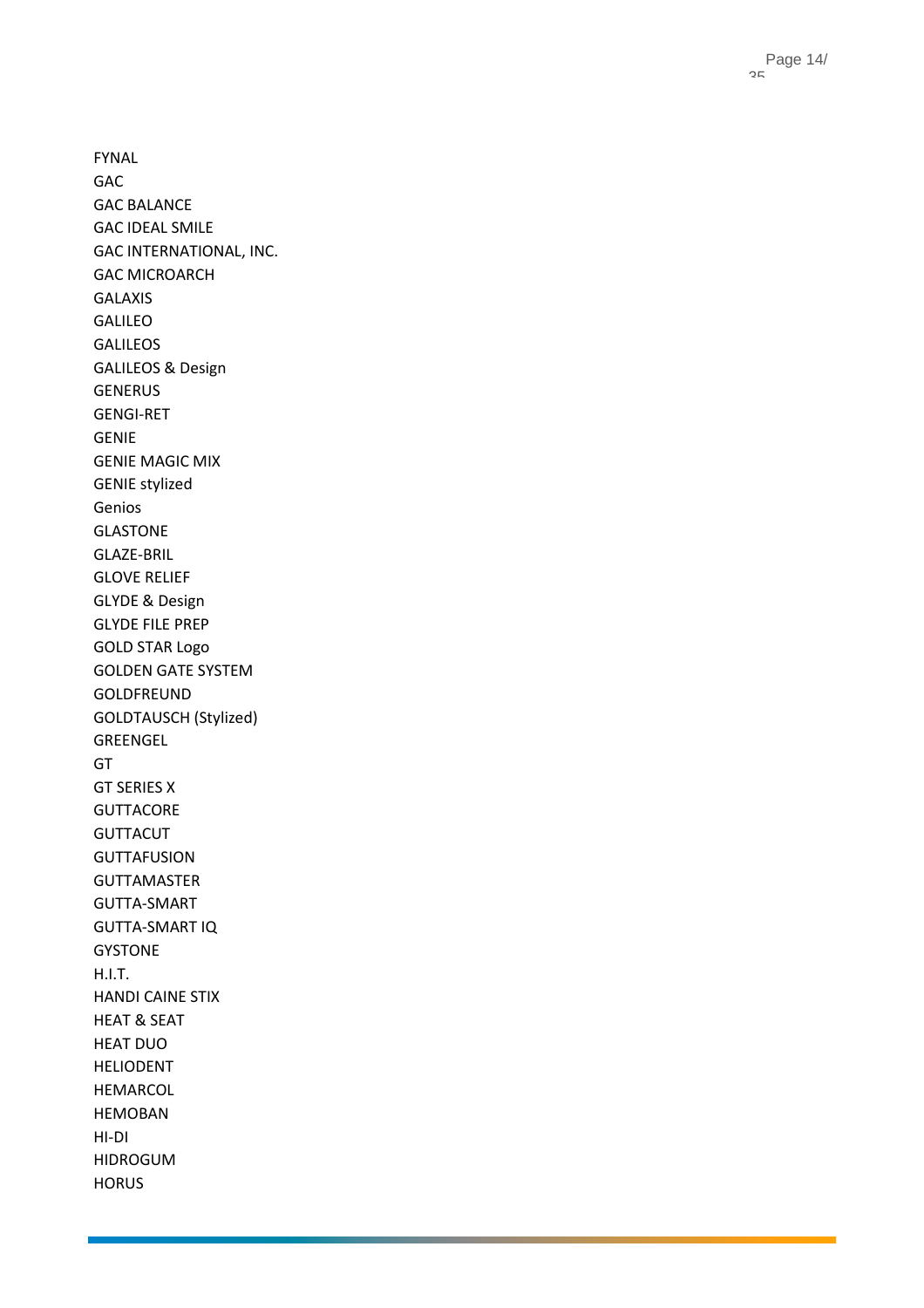HURRICANE HURRIMIX HYDRO C HYDRO C (Stylized) HYDRO -CAST HYDROCOLOR5 COOL & DESIGN HYDROGUM HYDRORISE HYDROSIL **HYGENIUS** HY -PRO LUCITONE IDEAL IDEAL 1 (Stylized) IDEAL SMILE IDEAL SMILE Logo IDENT IMMEDIATE SMILE IMMEDIATE SMILE and design IMPR IMPR ESSIX IMPRESSIX imz IMZ (Word & design) IMZ Design IN:JOY IN:SHADE inCoris inDentity INECTRA inEos INFINIDENT InFire Initial Anchor Thread INLAB inlab (Relief) INLAB PROFIRE INLAB PROSINTER INLAB SPEEDCURE IN -OVATION IN -OVATION Logo INPEN INPOINT INPOST INSTAFRESH INSTA -FRESH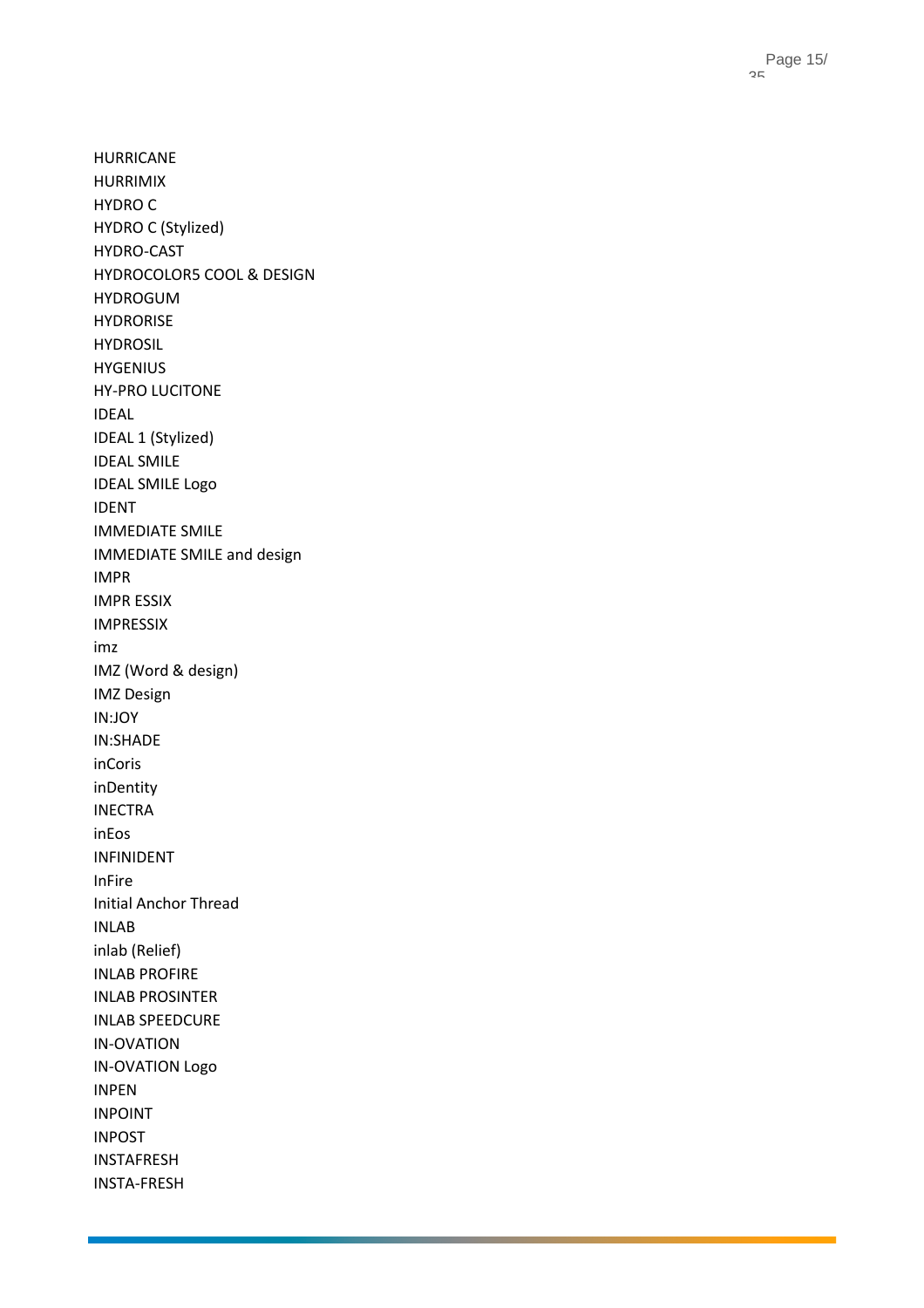Page 16 / 35

INTEGO INTEGRITY INTERACTION CARRARA INTERRA INVECTA IPN IPN 3D IQONIC IRM ISOCLEAR ISOCOR ISOCRIL ISOLIT ISOLITH ISOslider ISUS ISUS Implant Supra Structure iTIPS JELTRATE JET -FRESH JET -MATE JETWAVE KAOLINER KATALLOY KENDO KEYCOTE KILROID KIL -ROID KISS KISS & Design KISS logo KONATOR L199 LAB SMARTER LABOR MASS LABOVEST LABSTONE LARGO LAVENDO LEDview LENTULO LENTULO & Design LENTULO (verb/figurative) LET'S SHARE DENTAL CARE LET'S SHARE DENTAL CARE (Stylized)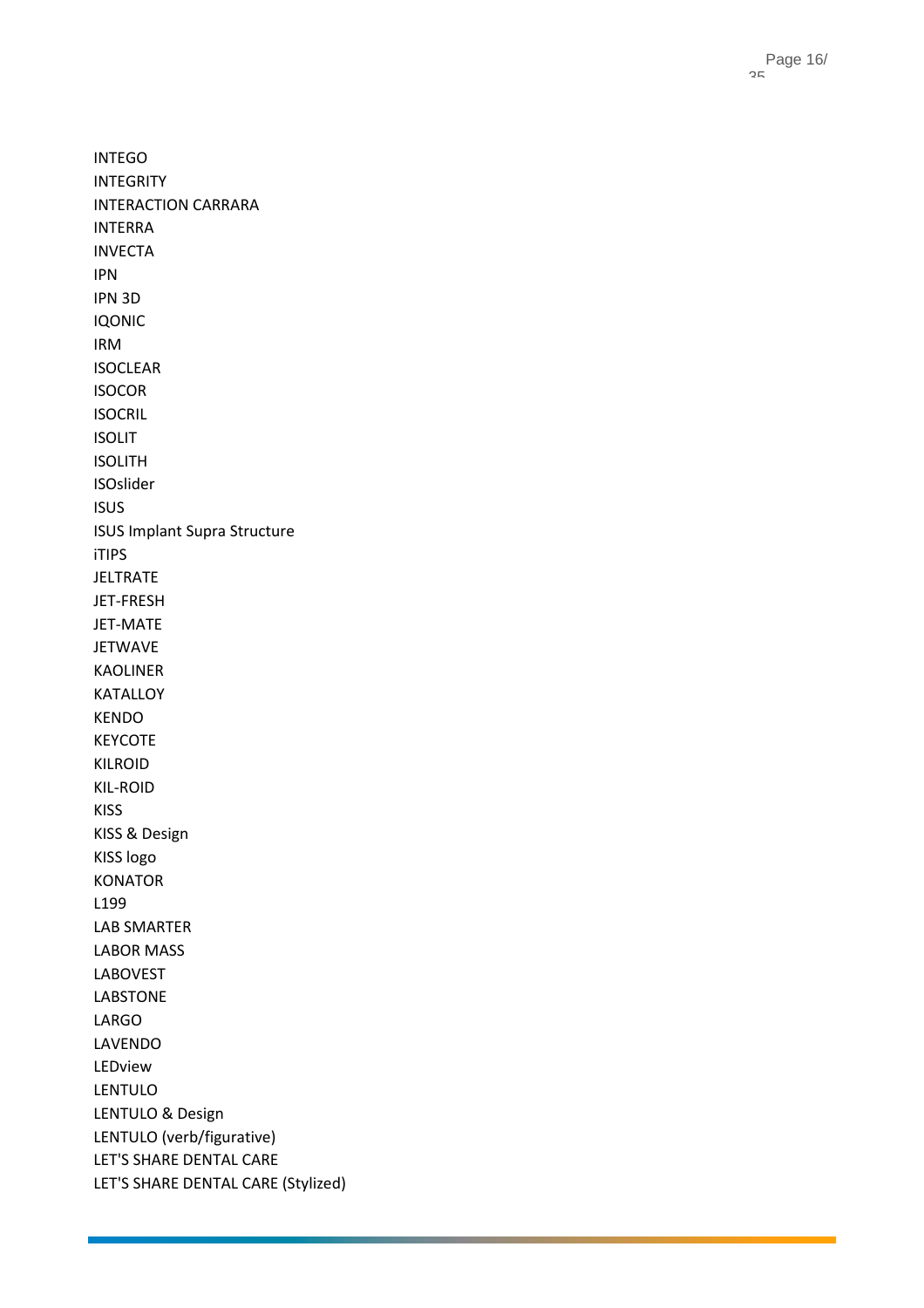LEXICON LICUPAST LIDOSTESIM LIDOSTESIN LIGGA - C LIGGA - N LIGHT DYNAMICS LIGNOSTAB LIMAX LIVA LOFRIC LOFRIC & design LOFRIC (Chinese Characters) LOFRIC CATHKIT LOFRIC DILA -CATH LOFRIC HYDRO -KIT LOFRIC in Cyrillic LOFRIC INSTI -CATH LOFRIC Katakana LOFRIC ORIGO LOFRIC ORIGO (Chinese Characters) LOFRIC PRIMO LOFRIC SENSE LOFRIC SENSE (Chinese Characters) LOFRIC SENSE Carton Package 3D LOVE & Design LUCI -SOF LUCITONE LUCITONE (Stylized) LUCITONE 199 LUCITONE DIGITAL FUSE LUCITONE FRS LUMINAS LUNAR LUX in Alpha and Katakana LUXALLOY LYNAL M1 M-Access MAILLEFER MAILLEFER & design MAILLEFER (Stylized) MAILLEFER and design MAILLEFER Device MAILLEFER INSTRUMENTS S.A.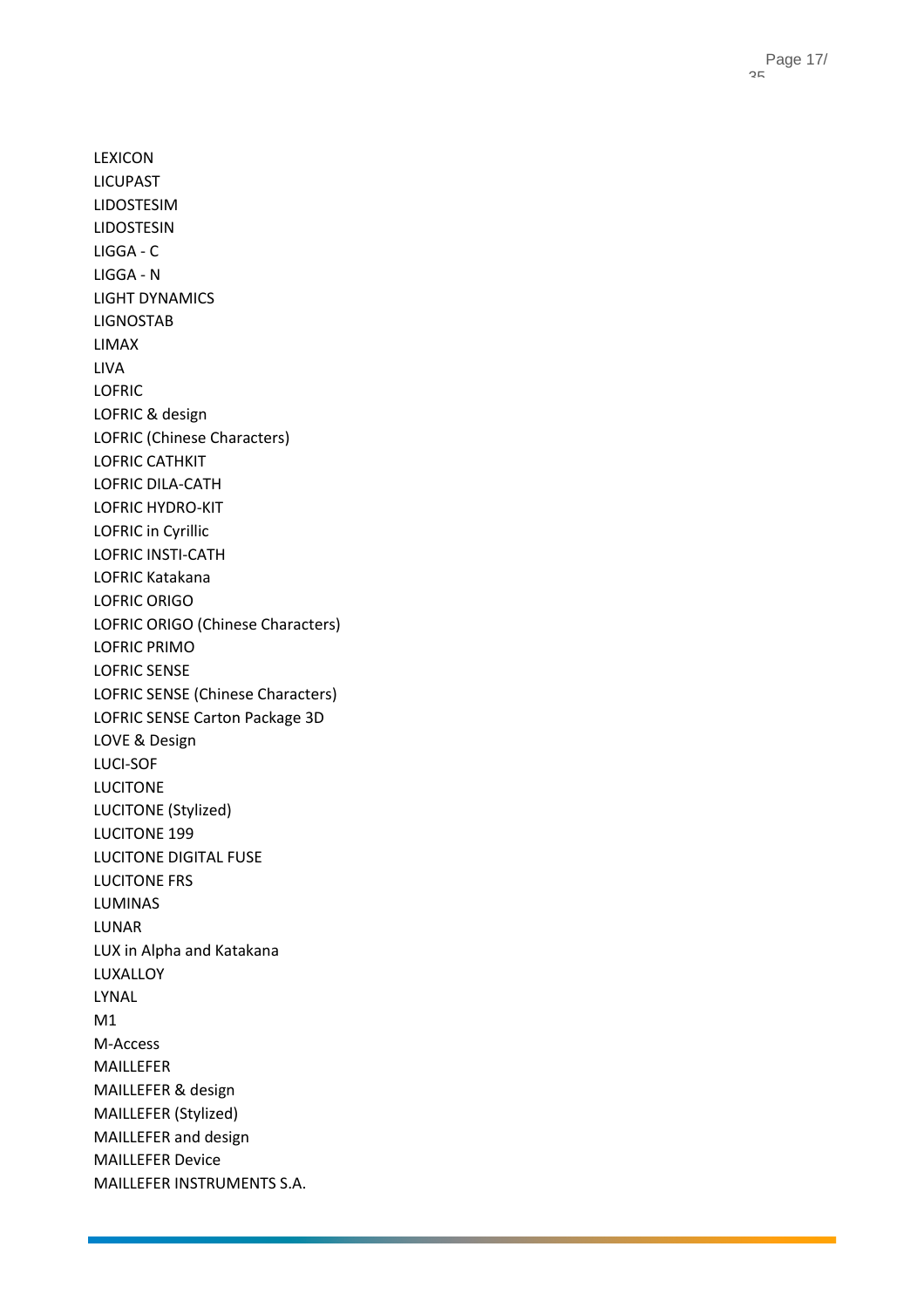MAILLEFER M -ACCESS MAILLEFER PRO -GLIDER MAILLEFER START - X MAILLEFER UNIMETRIC MAILLEFER X -SMART MAJORITY MAP MAP System Logo MATRIXBLEND MATRIXCOTE MATRIXSOL MAXETTE MAX -I-PROBE MEDENA MEGALLOY MEGALLOY EZ MEPIVALEM METHODE CARRARA2 MICRO DICE MICROARCH MICROARCH (in Chinese characters) MICRO -BOND MICRO -BOND NP2 MICROSIL MICROTHREAD MICROVEST MIDWEST MIDWEST ONCE MIDWEST STYLUS MIDWEST TRADITION MIDWEST XGT MIMITELA MINI OVATION MIS MIS & Logo MIS & logo color MIS SEVEN MIS מיס- MIXOBAR MIYABI in Kanji and Hirangana MOIST SURE MONOLINE MTAD MTM MTM NO -TRACE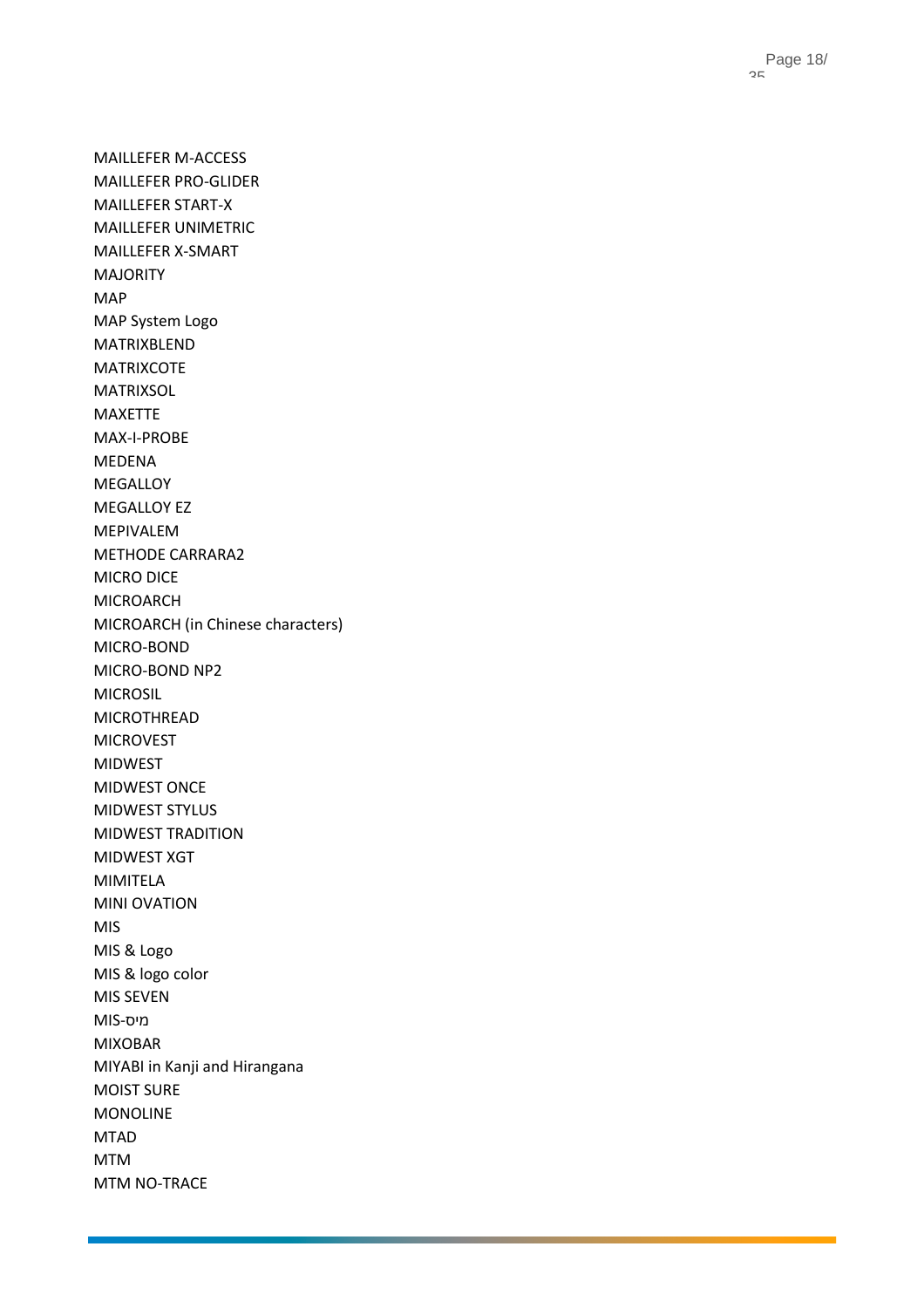MTWO MULTICAST MULTICOLOR MULTI -CON MULTIMAT MULTIMAT CUBE MULTIMAT2SINTER MULTIMAT2SINTER Logo Multipad MULTIPREP MULTIVAC MULTI -VEST MUSHPRINT (in Roman and Katakana) M-WIRE MY DS CLUB & Design MY Logo MYCROWN **MYDENTSPLY** MYSTIQUE NATUSDENT NAVIGATOR (& Design) NAVINA NAVINA in Cyrillic NEACID NEACID BEIZGERAET NEACID BEIZGERAT NEO SENTALLOY NEO SPECTRA NEO SUREFIL ONE NEOBOND NEO -CLIP NEOCOLLOID NEOLOID NEOWAX NEW DENT NEW HUE NEWPRINT NEXT NEY NEY ORO NEYCRAFT NeyFire NEY -ORO NITIFLEX NO OIL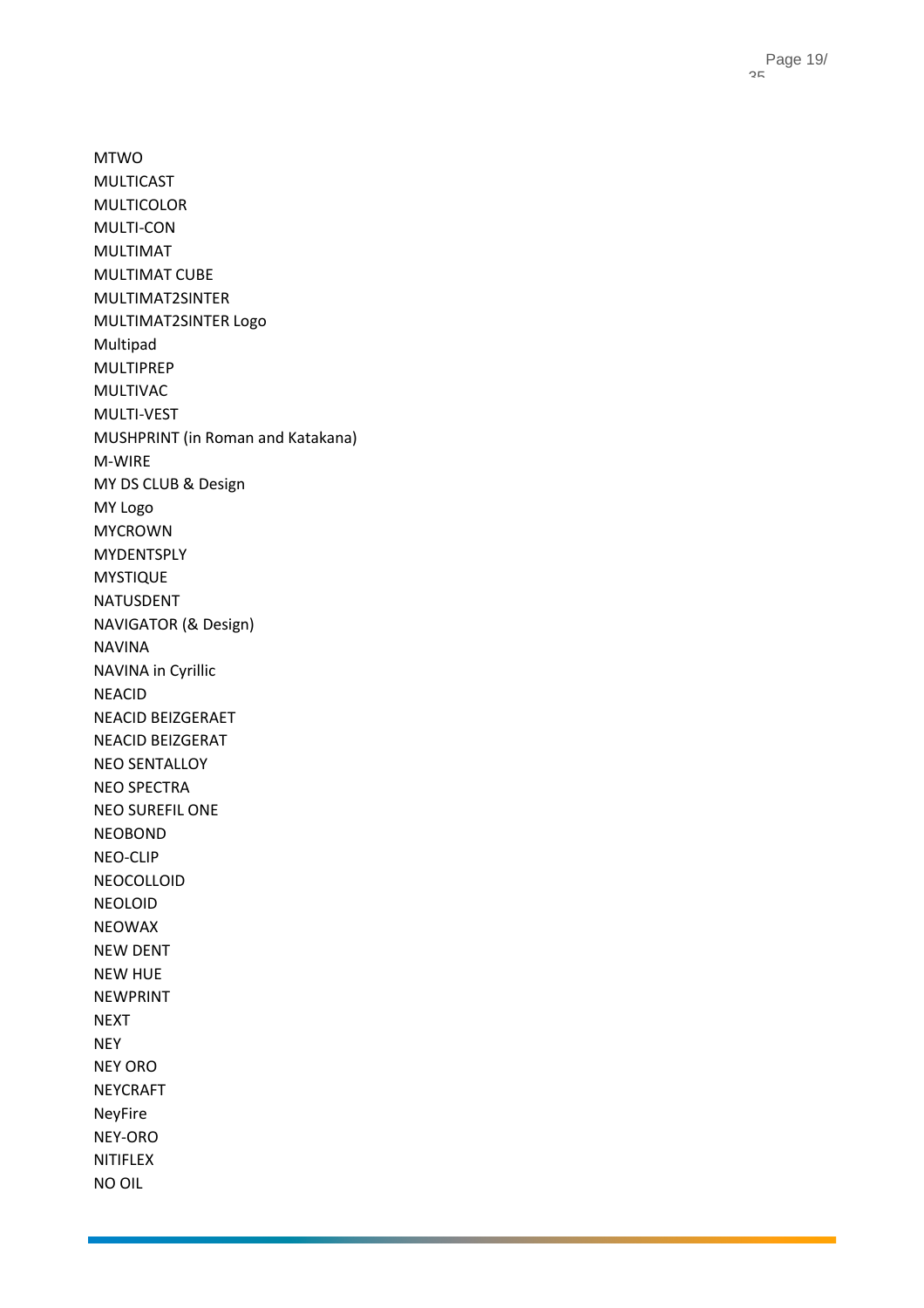NO -TRACE NOVACURE NOVAMIN NOVAPEX NUANCE + NUPRO NUPRO (Characters) NUPRO (Chinese Characters) NUPRO (in Chinese characters) NUPRO FREEDOM NUPRO GOLD NUPRO in Katakana NUPRO NUSOLUTIONS NUPRO RDH NUPRO RDH FREEDOM NUROCAIN **OCCLUFAST** ODAHCAM ODONCIA ODONCIA and Design OMNIARCH OMNIARCH (in Chinese characters) OMNICAM One (Stylized) ONE DS **ONEGUTTA** OPTI SPRAY OPTIGUIDE OPTION OPTIVEST ORACHECK ORAMETRIX ORANWASH ORAQIX ORAQUIX ORASCANNER ORASPENSE ORIS & Design OROPONT ORTHO BOX ORTHOANCHOR ORTHOANCHOR (in Katakana) ORTHOANCHOR -SMAP ORTHODON **ORTHOMATION**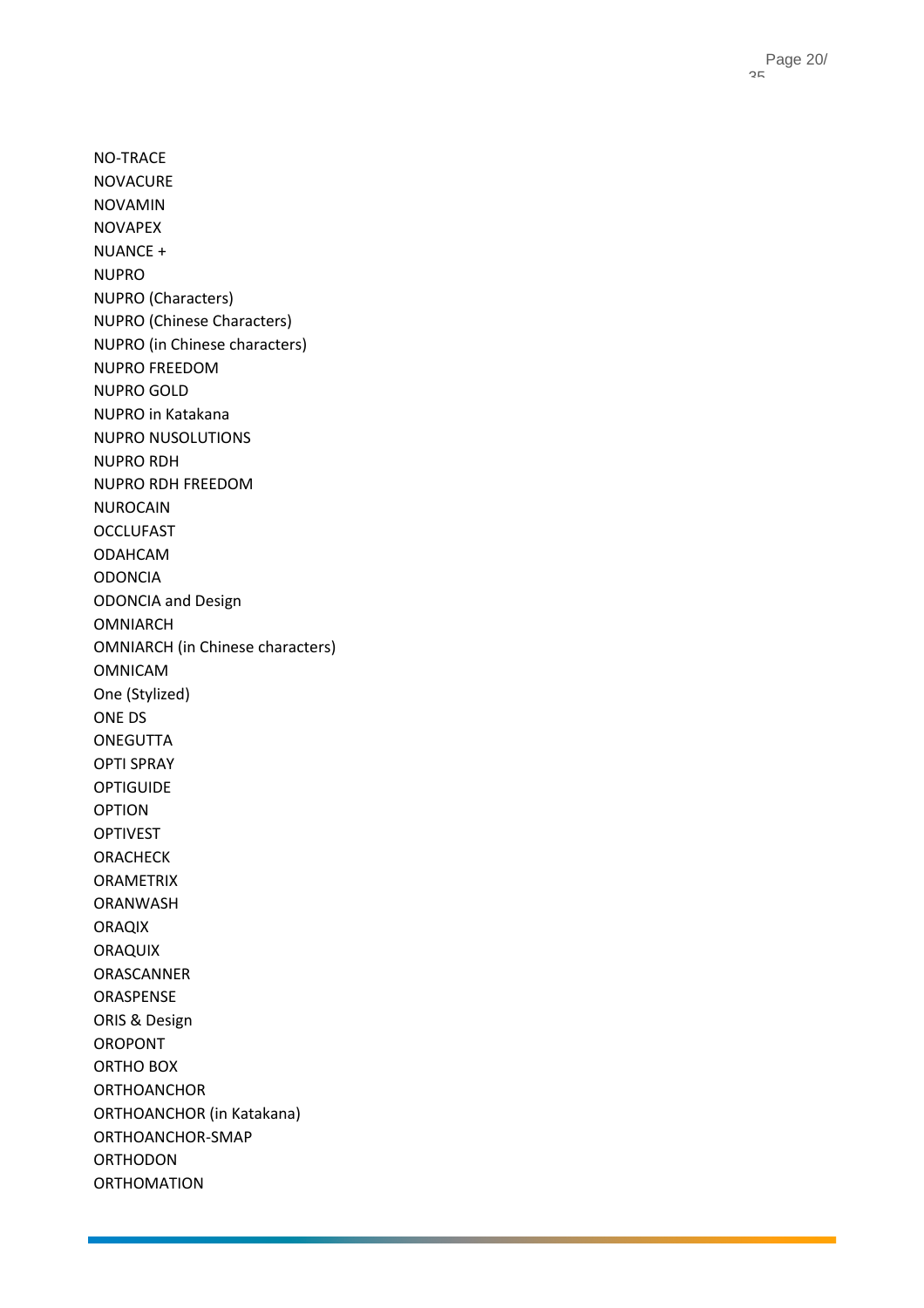**ORTHOPHOS** ORTHOPHOS XG5 ORTHOPRINT **ORTHORESIN** ORTHOSTONE ORTO COR ORTOCLEAR OSSEOSPEED OSSEOTEC OSSEOTEC & design OSTEOGRAF OSTEOSHIELD OVATION OXYNON P&B P-15 PAINT WAX (in Katakana) PAINT WAX (in Roman) PAINT - O -PAKE PALATON PALINEY PALLIAG PALODENT PATHFILE PAVATI PC PREFORM (in Roman and Katakana) PEARLINE (Alpha and Katakana) PEELPRO PENTACAT PERFLEX PERIOBOND PERIODERM PerioScan PERIPAC PERIZONE PERMADOR PERMASOFT PERSPECTIVE PHASE PHOENIX PHOENIX & Design PIEZOFLOW PILKINGTON -TURNER PIVI PLASTICAST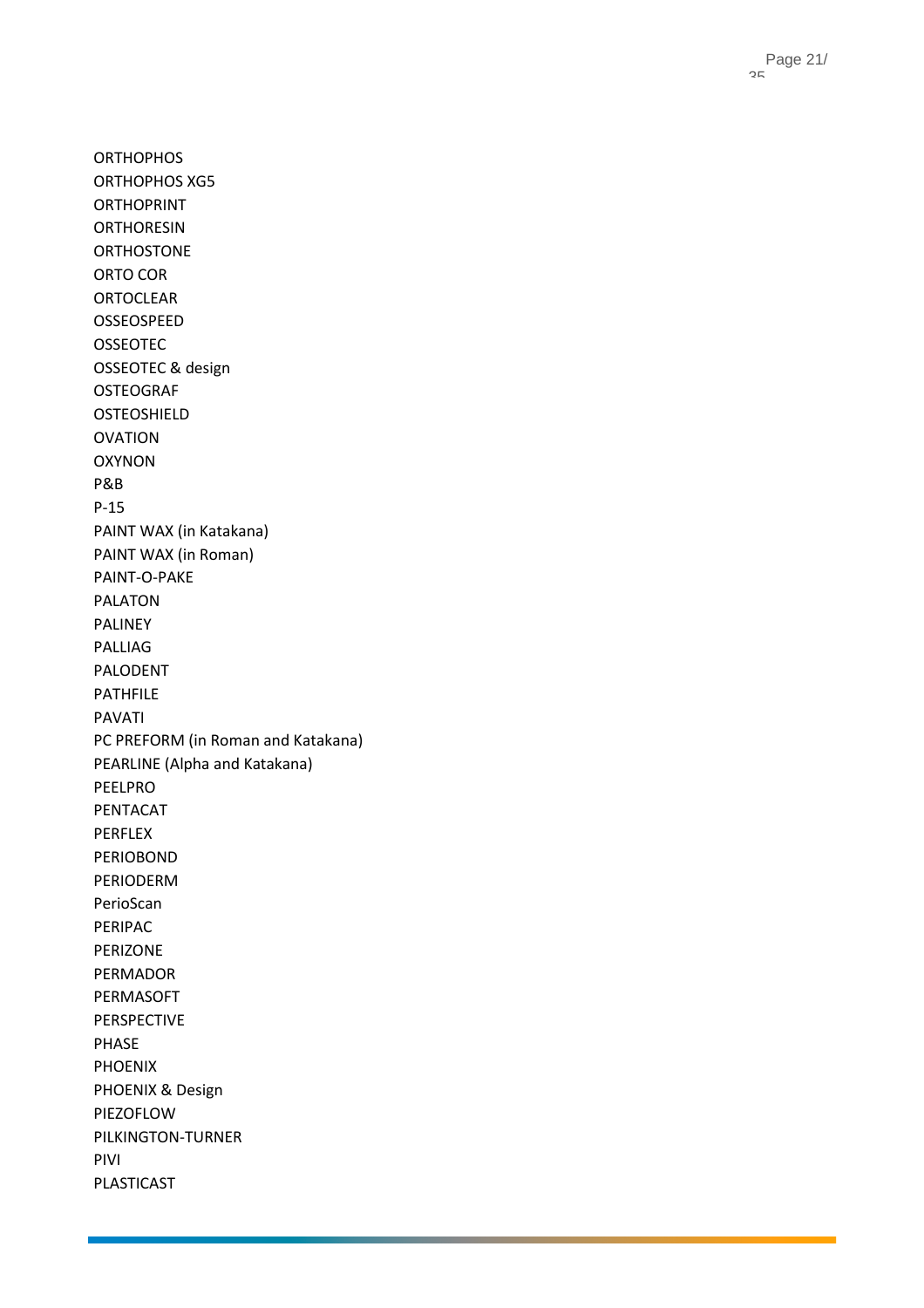PLASTODENT PLATFORM SHIFTING PLATINUM PLUS POGO PO -LI POLOCAINE POLYCURE POLY - F POLYFLEX POLYJEL PONTALLOR POP DENT POP -DENT PORS -ON PORTRAIT PORTRAIT IPN VERAFORM POWERLINE PRACTICEPROTECT PRATALLOY PRECISE & Design PRECISE SX prepCHECK PREPI PRESS & SMILE and Design PRESS&SMILE PRESS&SMILE & DESIGN PRESSICAINE PRESSMASTER PRESS -TO -ZIRCONIA PRESTOMAT PRILOSTESINA PRIMALLOR PRIMCOTE PRIME & BOND PRIME & BOND 2.0 PRIME & BOND ACTIVE -GUARD PRIME & BOND iPEN PRIME & BOND NT PRIME & BOND NT DUAL CURE PRIME&BOND PRIME&BOND ACTIVE PRIME&BOND ELECT PRIMEBOND PRIMELITE PRIMEPRINT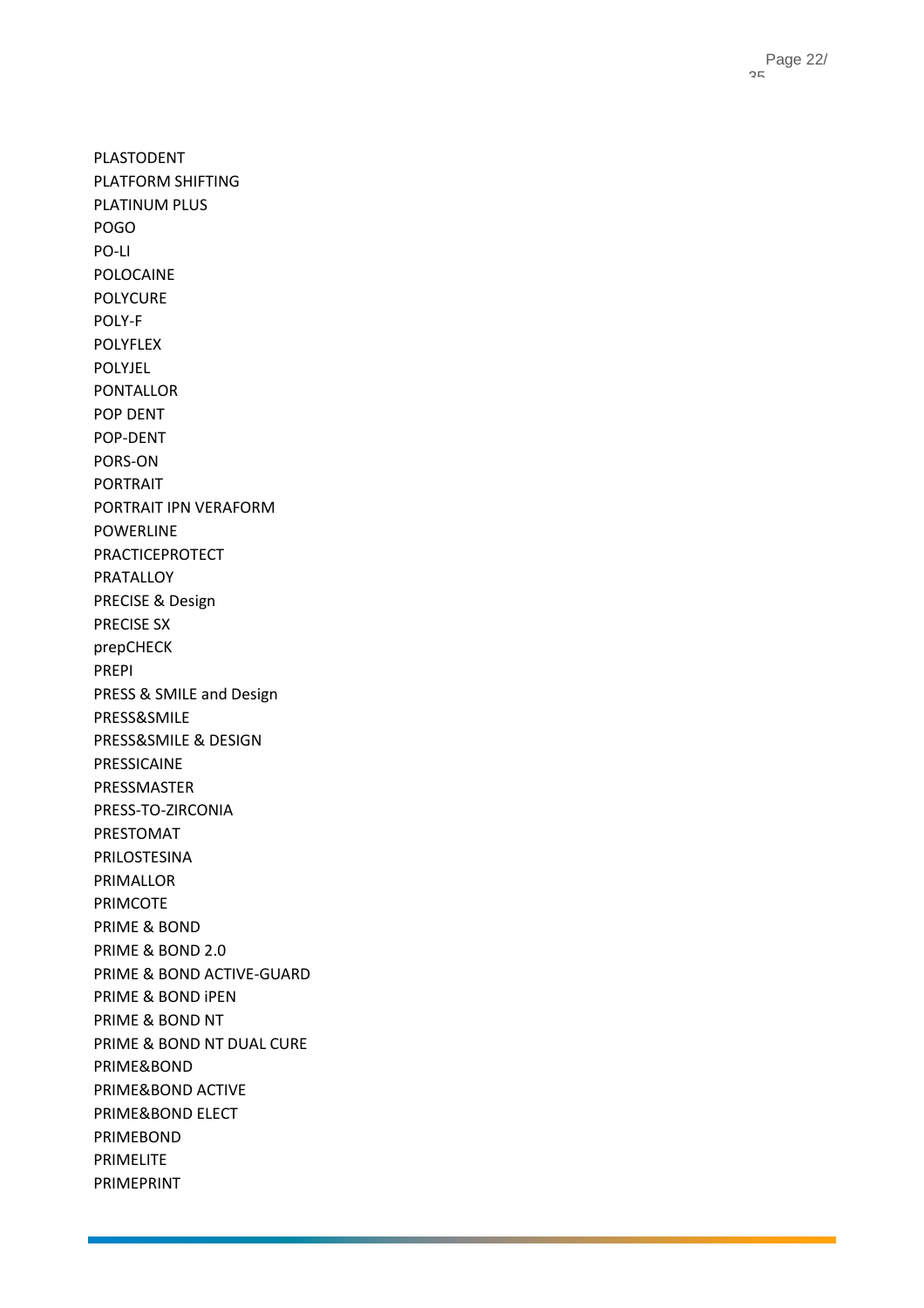Page 23 / 35

PRIMESCAN PRIMO PRINCIPLE PRISMA PRISMA AH PRISMA GLOSS PRISMA TPH PRISMA -FIL PROBOND PRO -CHAIN PROENDO ProFeel PROFILE PROFILE OS PROFILE VORTEX PROFILE VORTEX BLUE PROFINDER PROFIRE PROGLIDER PRO -GLIDER PROJECT 32 PROLITE PROLUBE ProMark PROMIX PROMIX ONE PROPEX PROPEX IQ PROPEX PIXI PROPHY -JET PROPORTION PRO -PORTION (Stylized) PRO -POST PROPYLOR PRORINSE PROROOT PROROOT & Design PROROOT MTA PROSMILE PROSYSTEM GT PROTACTION PROTAPER PROTAPER GOLD PROTAPER GOLD in Katakana ProTaper NEXT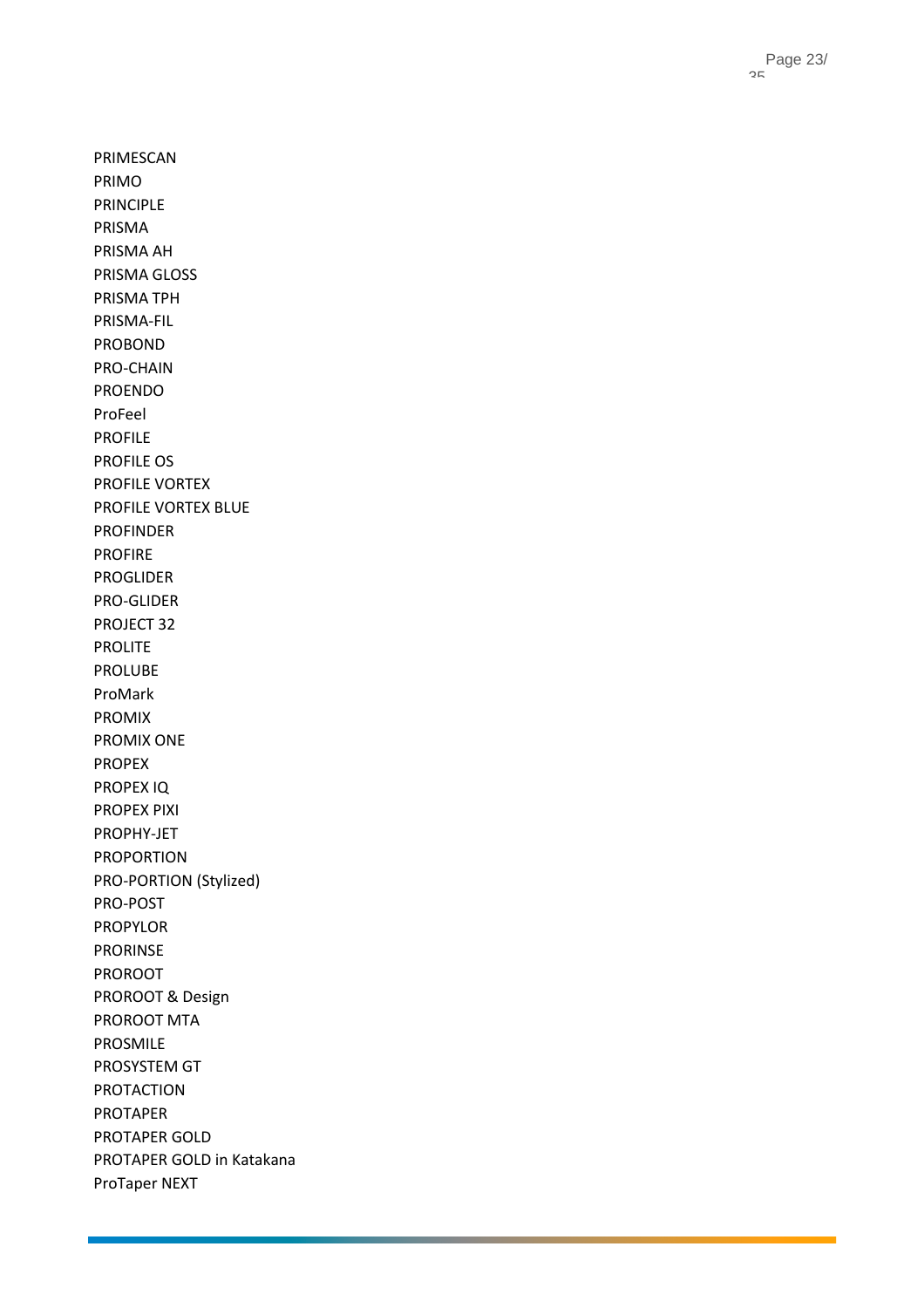PROTAPER NEXT in Katakana PRO -TIP PROTRACTOR (in Roman and Katakana) PROULTRA PROULTRA PSS PROULTRA SINE PULPISPAD PUREVAC PUREVAC Stylized QDP QHL QHL75 QMIX QUIET AIR QUIET -AIR QUIX QUIXFIL QUIXX R&R R&R & Design R&R ARGENTUM R&R AURUM R2C RADICA RADIX RADIX -ANKER RAINTREE ESSIX RAINTREE ESSIX & Graphic RAINTREE ESSIX CLEAR ALIGNER RAPID -FLEX RAYPEX RDH RDH FREEDOM READY·STEEL READYSTEEL RECIPROC Reciprocite Reciprocite Logo RED DOT REGISIL REMOX REPROSIL RESISTONE RESOLVE RESTODONTICS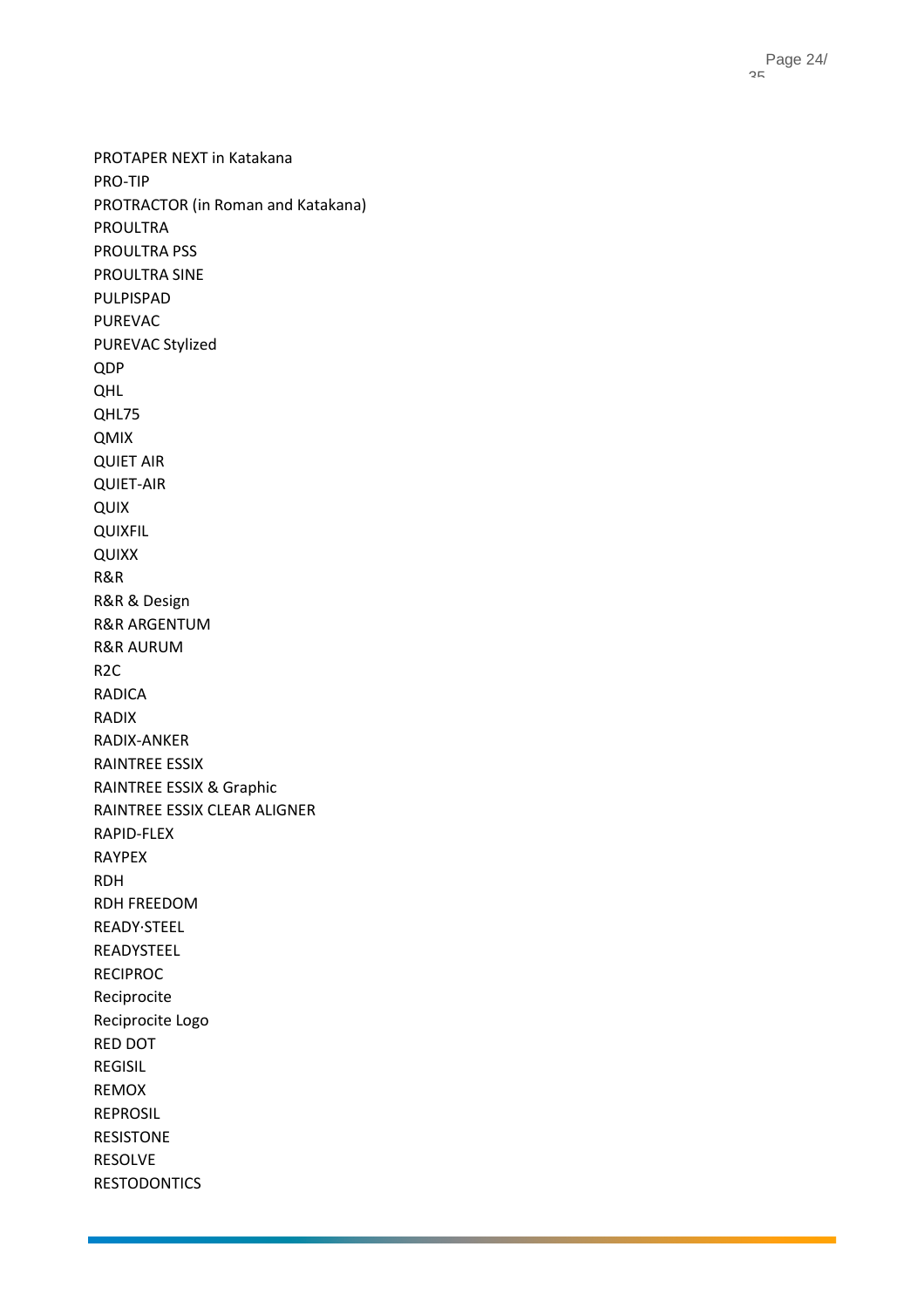RESTODONTICS Logo RESURGE RETAINER BRITE REVOLV RHINO XP RIBBON RIM -LOCK RINN RINN & Design RINN (device) RINN (LOGO) RINN (Stylized) RINN EEZEEMOUNT RINN Logo RINN XCP RINN XCP -ORA R -PILOT SAECULUS & Design SAFETYLOCK SAFIX SAKURA SANGVIA SANI -FIT SANI -FOAM SANI -LIQUID SANI -LOTION SANI -POWDER SANI -SHIELD SANI -SPRAY SANI -TIE SANI -TIP SANI -TIP and Design SANI -WIPES SANKIN (in Roman and Katakana) SATELEC **SCANPOST SCHICK** SCHILDER SCULPT I.Q. **SCURETTE** SDR SDR Logo Seal&Protect SEALER 26 SELECTAPLUS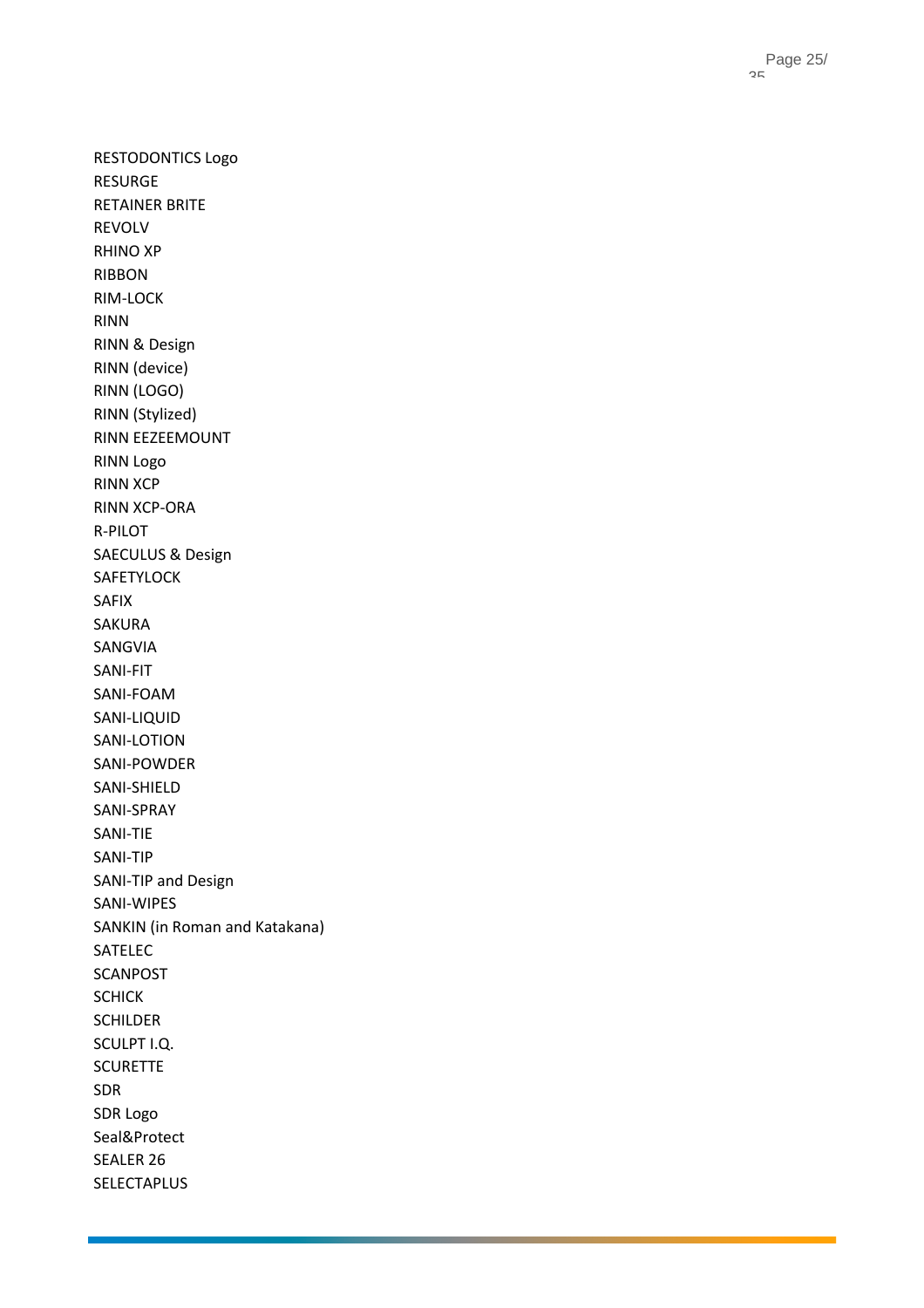SELECTUS SelectUS LoFric Home Delivery SelectVac SENSEUS SENSITEMP SENSODYNE **SENTALLOY** SENTALLOY (in Chinese characters) SERIES 29 SEVEN & Logo SEVEN & logo color SHADE STABLE SHADEPILOT SHADESTAR SHAPE -FIT SHAPETEK SHEERSPLINT SHIMMER SHORTY Sicat SICAT AIR SICAT Endo SICAT Function SICAT JMT+ SICAT OPTIMOTION SICAT OPTISLEEP SIDEXIS SIDEXIS XG SILANO SILBER STAR Logo SILFIX SILFLEX SILGIMIX SIMPLANT SIMPLEX SIMPRO SINARO (chin. Schriftzeichen) SINE SINIUS SINIUS CS SINTAPRET SIROBOY SIROCAINE SIROCAM SIROInspect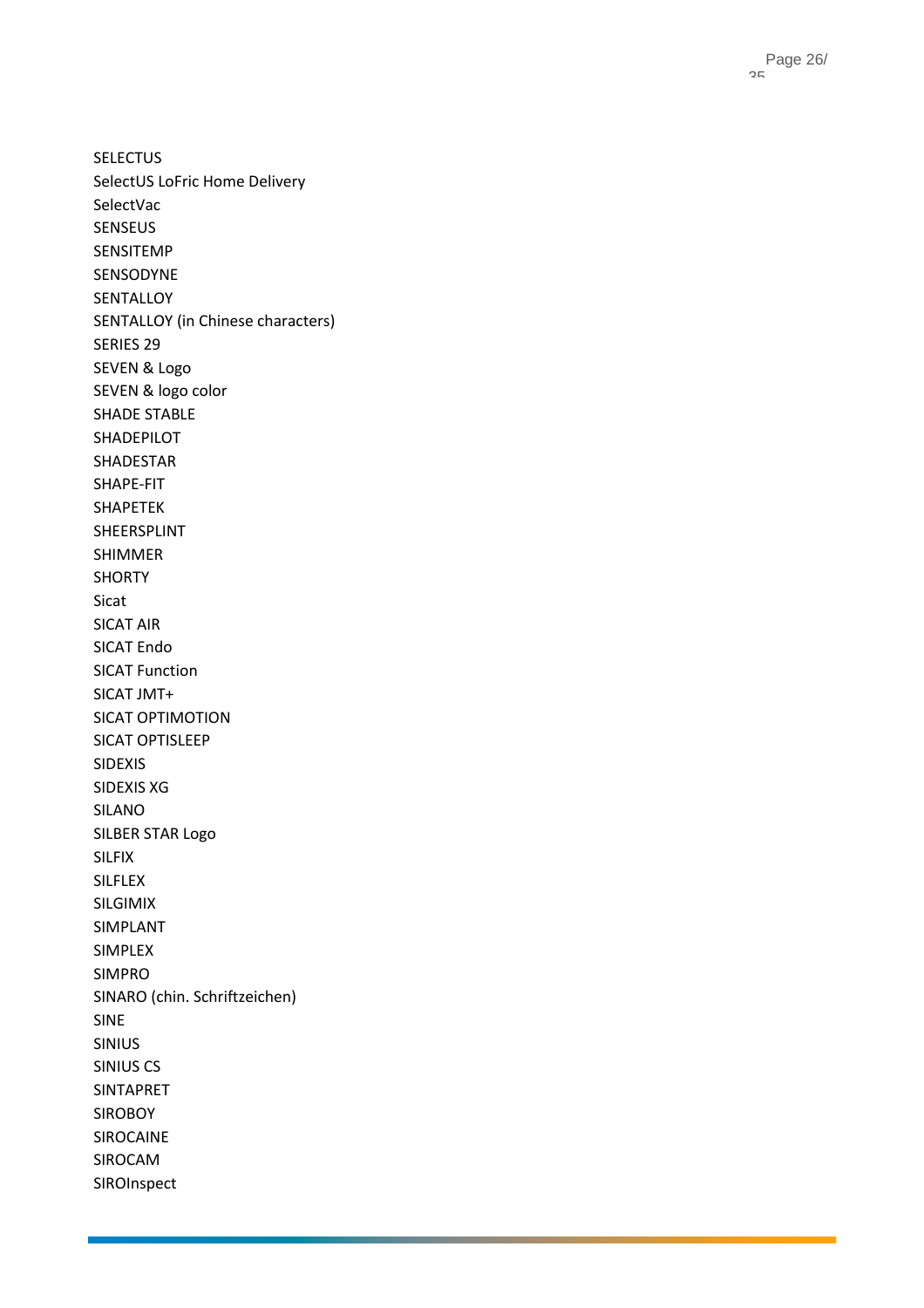SIROLaser SIROLIFE SIROLUX SIRONA SIRONA (chin. Schriftzeichen) SIRONA (fig.) SIRONA BRASIL SIRONA C8+ SIRONA DENTAL SIRONA IMPLANT 20:1 SIRONA THE DENTAL COMPANY SIRONA THE DENTAL COMPANY & Design SIROTOM SIROWORLD SIVISION SLI SLIMLINE SLIM-LINE SMART SMART CROWN SMART WETTING SMARTCEM SMARTCLIP SMARTCONE SMARTCURE SMARTFIL SMARTFIX SMARTLITE SMARTLITE FOCUS SMARTLITE MAX SMARTMODE SMARTPOINT SMARTSEAL SMG SMILE ALIGNER SMILES & MORE SMILES & MORE & Design SNAP-A-RAY SNAP-FIT SOFT DENSO SOFTCONFORT SOFTIP SoftWear SOLARIS Solution Complete 33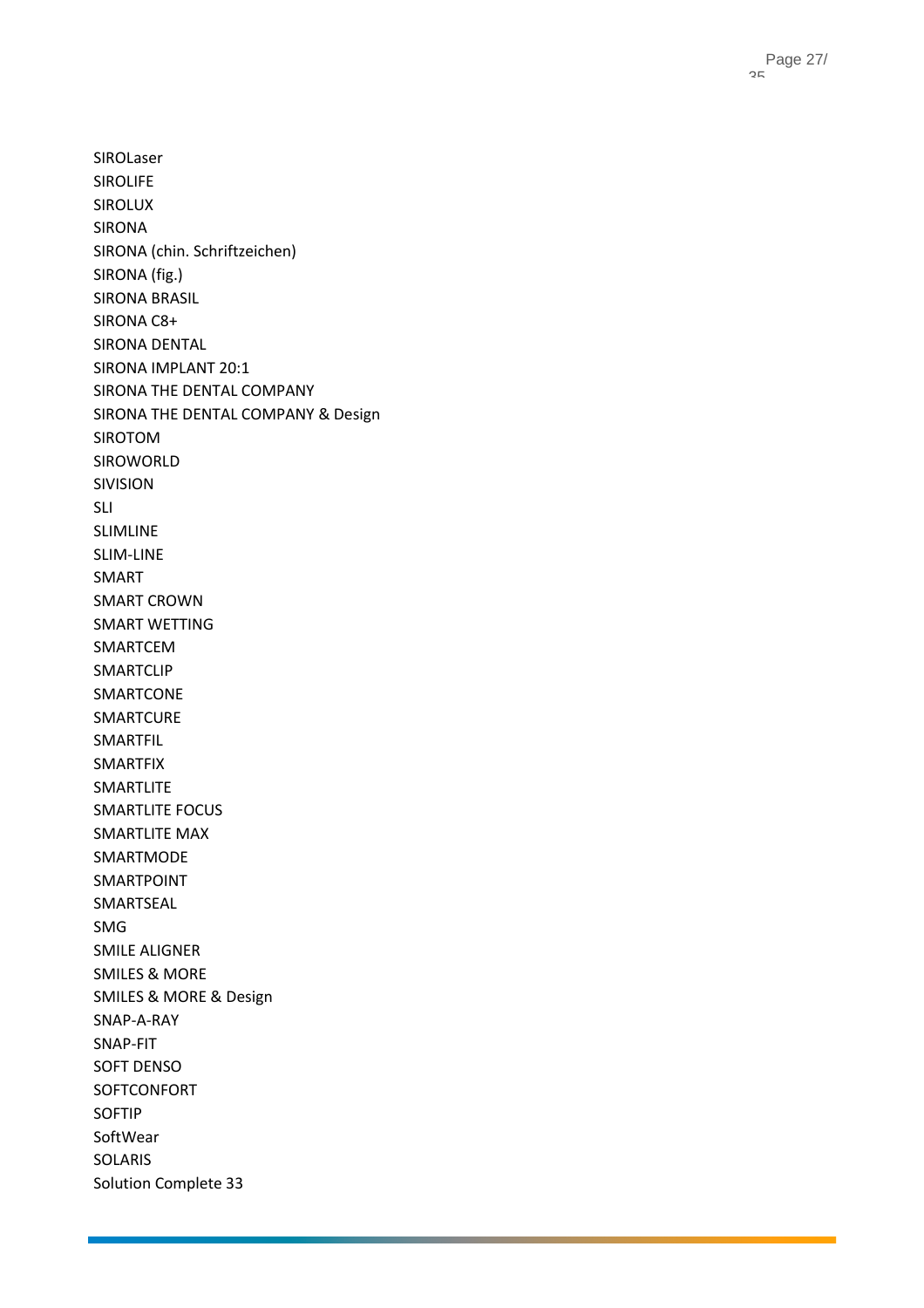SONOMA SOOTHE -GUARD SOOTHE -GUARD AIR SPACEFILE SPAD SPAD and Design SPAD avec graphisme SPAD -HEMARCOL SPECTRUM SPEEDFIRE SPEEDGLAZE SPEEDPASTE SPHERETEC SPIRO SPOROX ST LOCK (in Roman and Katakana) STABE STABILOR **STABINOL STANDALLOY** STAR LOY Logo STARLIGHT CERAM Logo START - X STELLARIS STEPPS STEPPS PRACTICE SUCCESS STEPPS PRACTICE SUCCESS & Design STERADAPT STERI -MATE STERINJECT STG STOMASTAT (in Katakana) STONE -BRITE STORK STYLUS **SUCCESS** SUCCESS (picture mark) SUCCESS and Device SULTAN SULTAN & design SULTAN RESURGE Sun and Moon Design SUN COBALT (in Katakana) SUN PLATINA (in Katakana) SUNPLATINUM (in Katakana)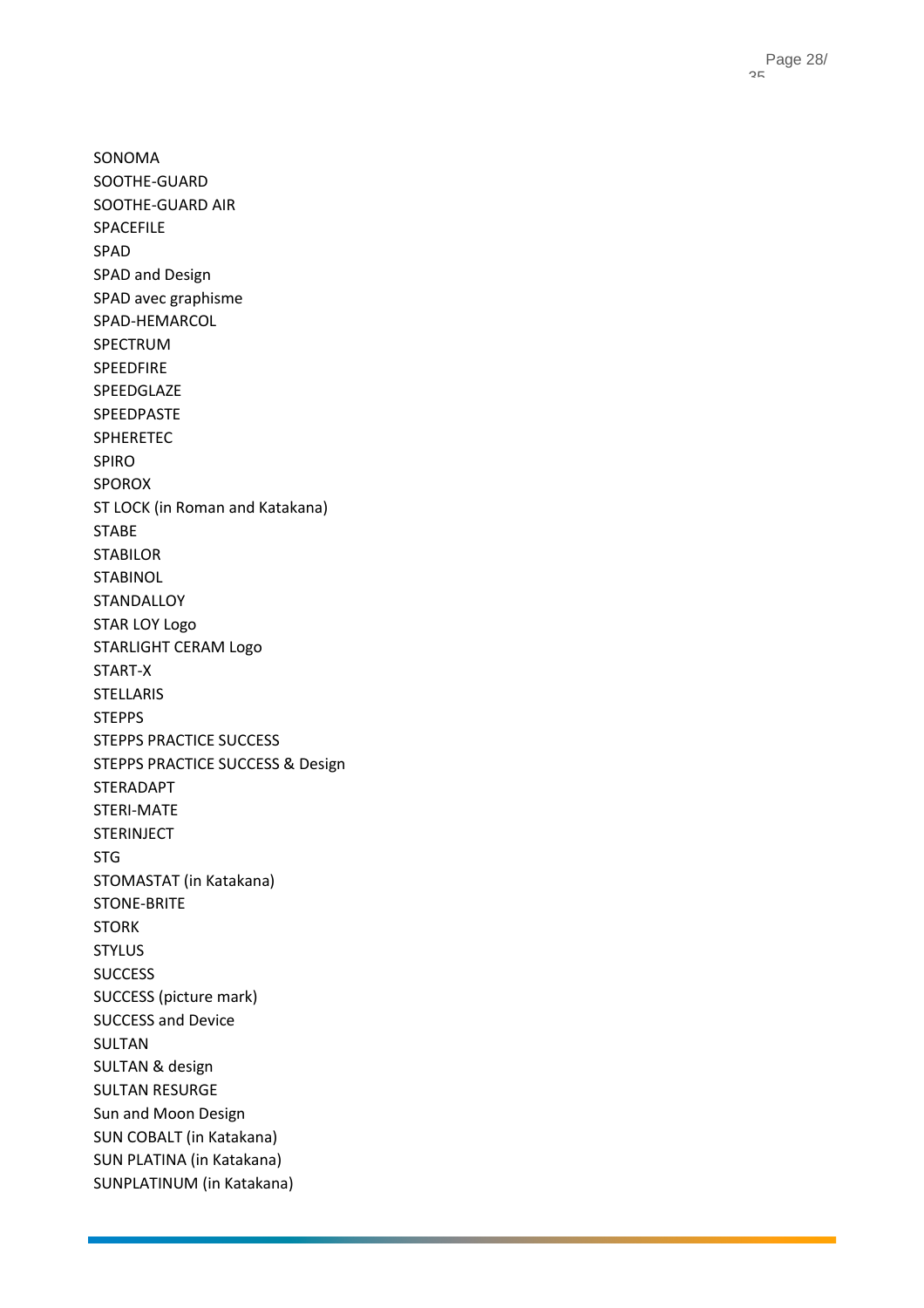SUPER BUR SUPER JECT WITH RED DOT SUPERMESH SURE CAP SURE CAP & design SURE CAP (Stylized) SURECLEAR SUREFIL SUREFLEX SURESMILE SURE -STOP SUREU SUREU design SUREWHITE SUSPENDASLURRY SWISS -BURS SWISS -BURS and design SYMBIOS SYNCONE SYNTHOBOND T1 S -LINE T2 S -LINE T3 BORDEN T3 S -LINE TAKE HOME CARE TAPERS TAP -ON TECHNO CENTER TECHNODENT TekFit **TEKWHITE TEMPGRIP** TENEO TERMOCLEAR TESSERA TETRA -ALPHACAINE TFI THE MAX THE POUR WITH MORE THERMAFIL THERMAPREP THERMAPREP (& Design) THERMASEAL THERMASYSTEM THERM - O -FLEX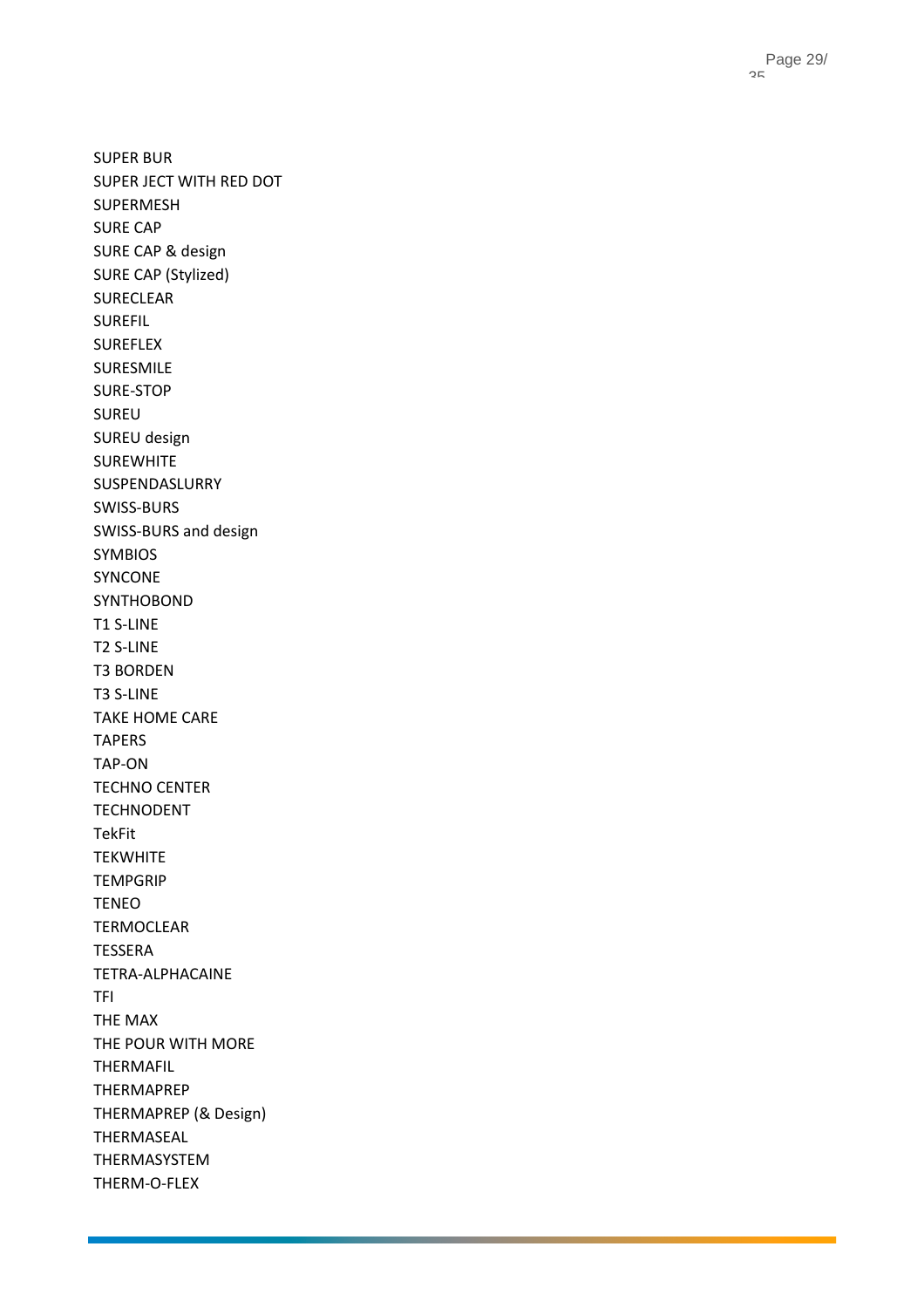THERMOPLIER THINARCH THINSERT THIXOFLEX TiBase TIOBLAST TIOBLAST & design TOPEX TOPEX BRILLIANCE TOPSEAL TOPSEAL & design TORPAN TORSO TOSICON TOTAL LIGHT CARE TPH TPH SPECTRA TPH SPECTRUM TRADITION TRADITION L TRADITION -PB TRANSHEET TRANSVIEW TRANS -VIEW and Design TRAY RITE TRAYBYTE TREVALON TRIAD TRILUX TRIM -RITE TRIODENT **TRITONE** TRIXA TROPICALGIN TRUBASE TRUBLEND **TRUBYTE** TRUBYTE (Special Writing) TRUBYTE (Stylized) TRUBYTE CLASSIC True Color Technology & Design TRUEXPRESSION TRUEXPRESSION VERAFORM TRUFLEX TRUMATCH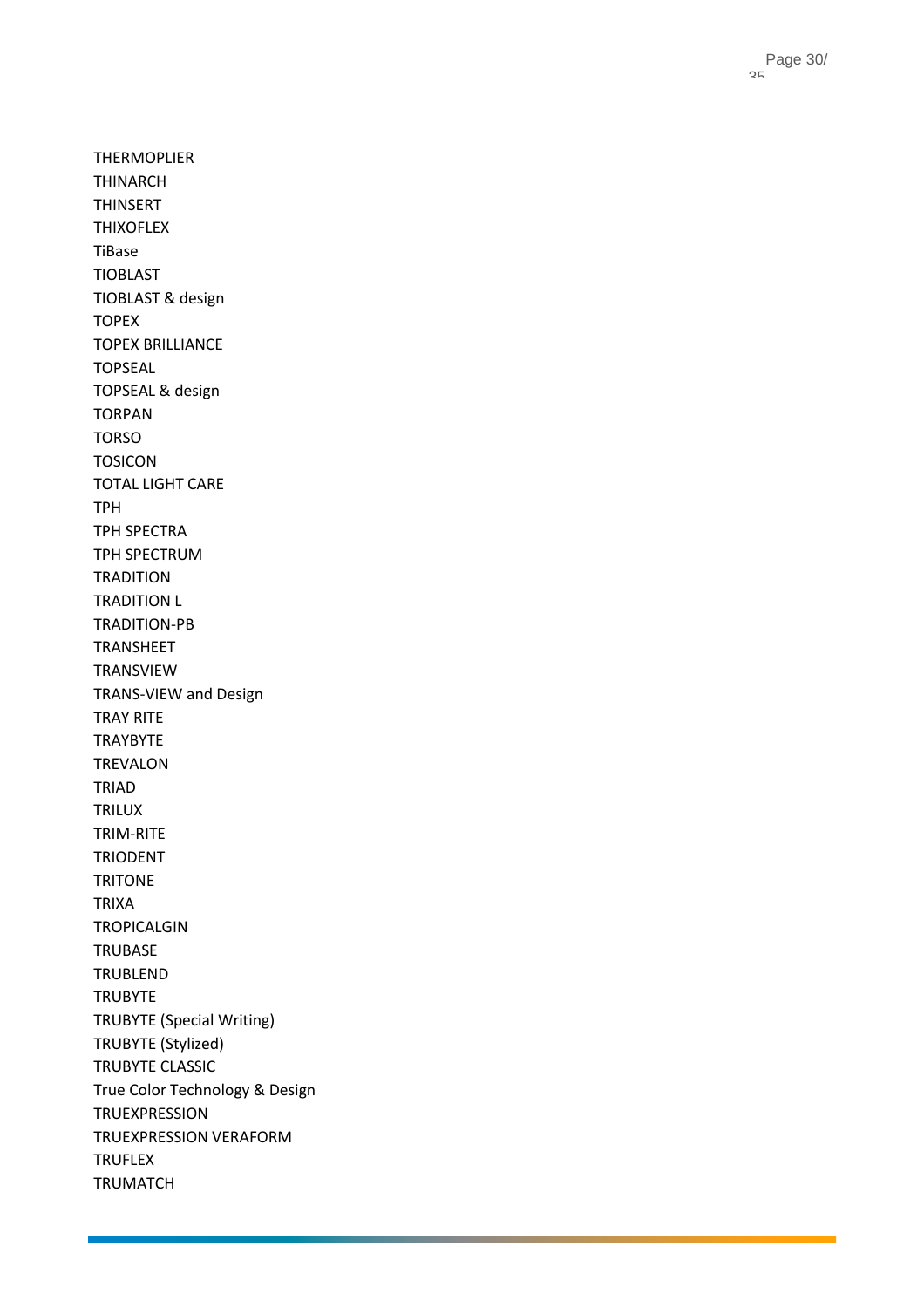Page 31 / 35

TRUNATOMY TRURX TRURXpedite TRURXpert TRUSHAPE TRU -TORC TRUWAX TURBOMAX TWIN BLOC TWISTEC & Design TYLOK TYNILLOY (in Katakana) U U FILE SHAPER ULTIMA LITE ULTRACROWN ULTRA -PAKE ULTRA -VEST ULTRA -VEST (& Design) UNICAST UNIFILE UNI -GRIP UNI -GRIPAR UNIMETRIC UNISON UPGRADE UROTONIC UROTONIC & device UROTONIC SURFACE TECHNOLOGY USBCAM UST V & Design V CONCEPT V in Shield Design V VIPI V3 V3 CLEAR VACUUM MAXIMIZER VACUUM MAXIMIZER (Stylized) VALIANT VALIANT PH.D VANTAGENS REAIS VARIO ANKER VARIO DG VASTRIP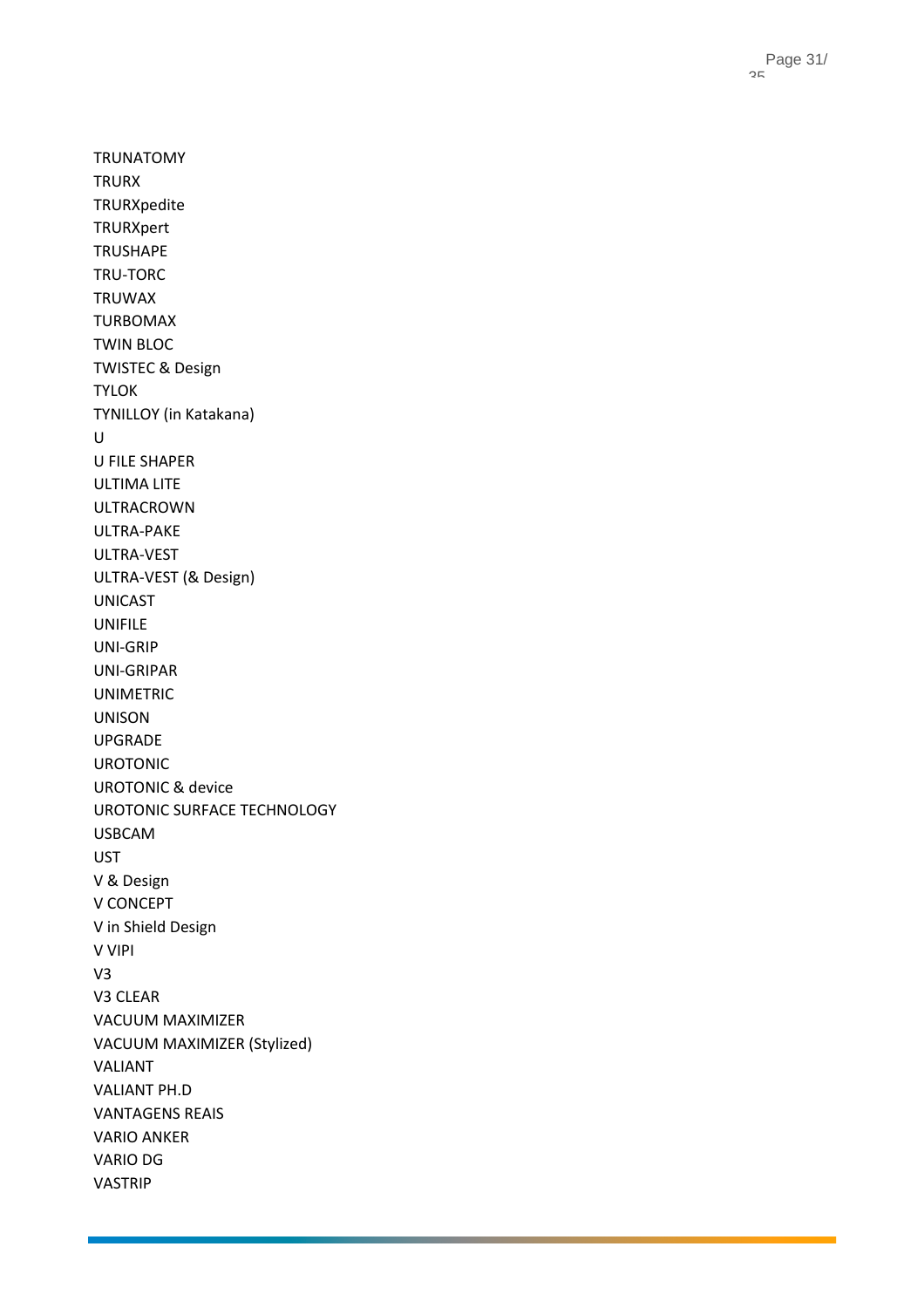Page 32 / 35

VDW VDW & design VDW and Design VDW ENDO EASY EFFICIENT VDW GOLD VDW SAFETYLOCK VDW SILVER VDW Sterile Logo VDW.CONNECT VDW.CONNECT DRIVE VDW.CONNECT LOCATE VDW.FLO VDW.GOLD VDW.PLATINUM VDW.ROTATE VDW.SILVER VDW.ULTRA VERIFLUX VERINOR VersaCOMP VERSA -TEMP VERTEX VET FLEX&PRESERVE VETINOX VIA VI -COMP VI -COMP (& Design) VI -COMP (Stylized) VIONEX VIPI VIPI BLOCK VIPI BLOCK MULTICOLOR VIPI COR VIPI DENT PLUS VIPI FLASH VIPI GLAZE VIPI LUX VIPI MOLD VIPI SIL VIPI WAVE VIPIBRIL VIPI -CRIL VIPI -DENT VIPIFILM VIPIMINI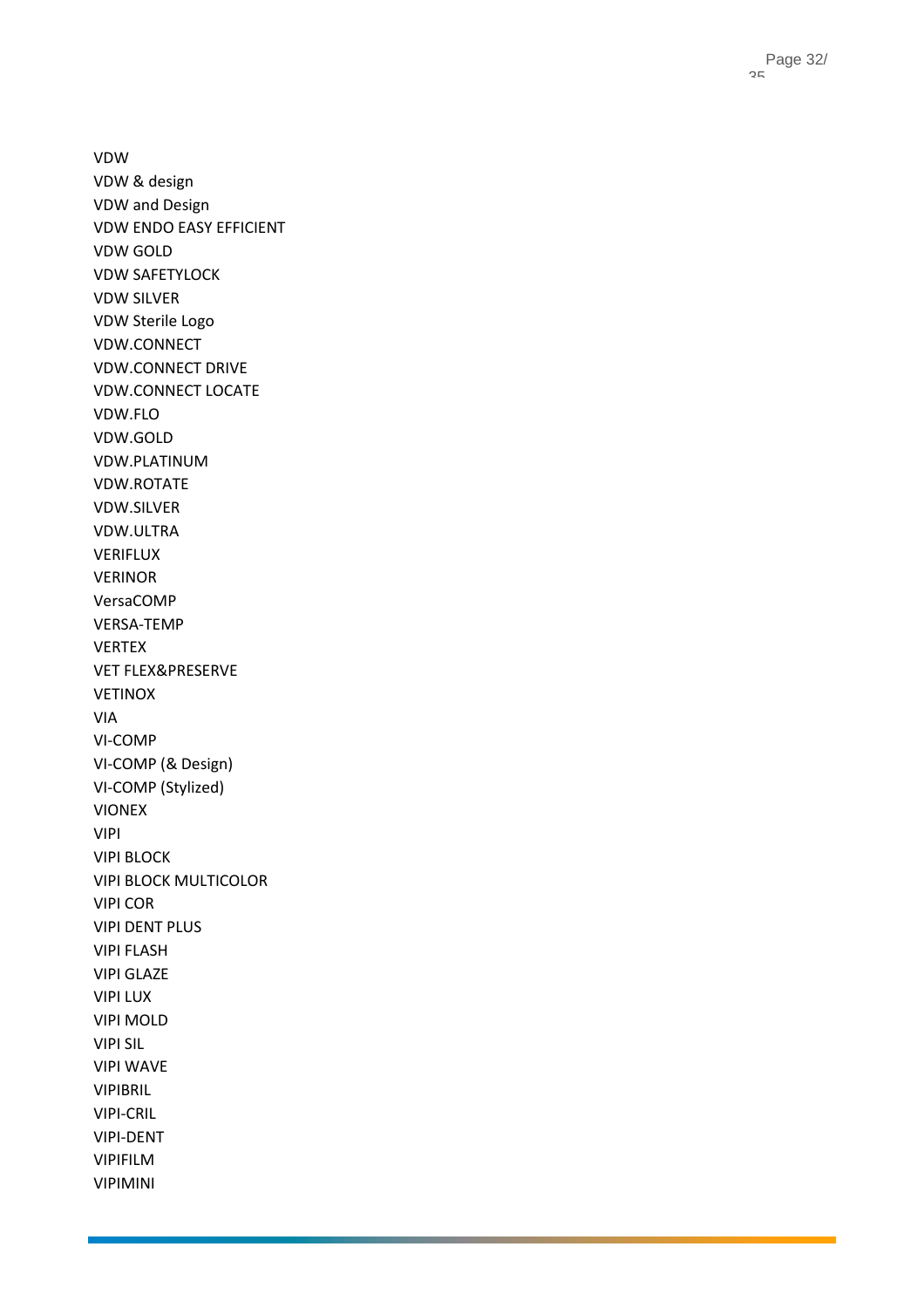VIPI -TONE VIP'RINT VISTADENT VITALLIUM VITALLIUM & Design VITALLIUM (Stylized) VITALLIUM ALLOY VITRIUM Volkskrone VOLOSPRAY VOLOWIPES VORTEX VORTEX BLUE VULCAN WaveOne WaveOne (Stylized) WaveOne in Katakana WAXETTEN WAXIT WELDONE WELLSPECT WELLSPECT (Chinese Characters) WHISE WHITE GOLD WIG L BUG (Stylized letters) WIG L BUG (Stylized) WIG L BUG Stylized Letters WIG - L -BUG WIPLA WIPTAM WISIL WISIL (Stylized) WONDER HOE XBASE & Design XCAST & Design XCP XCP -DS XCP -DS FIT XCP -ORA XCP -PSP FIT XCP -QT XENA XENO XENO (in Roman and Katakana) XENO IPEN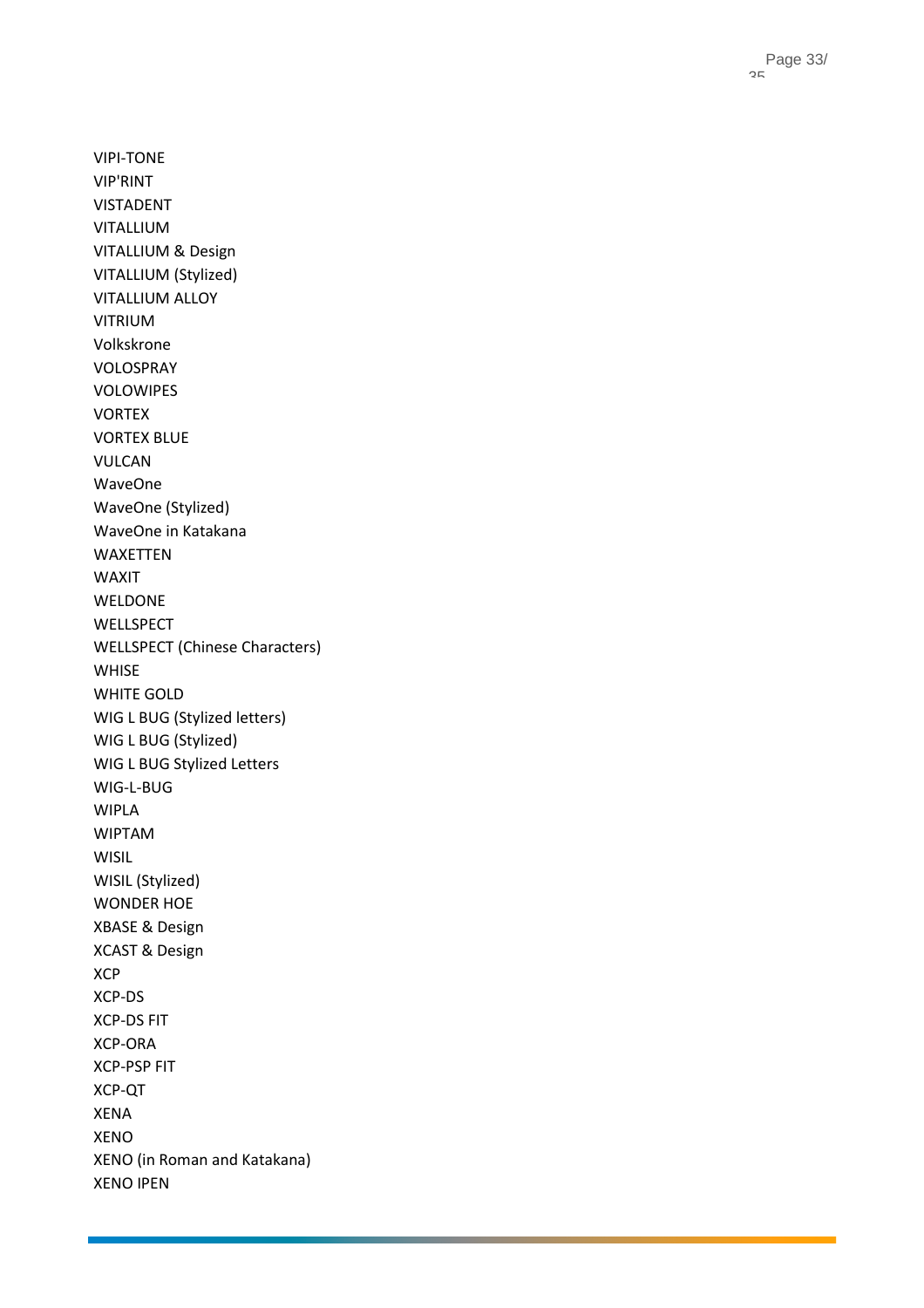XENO SELECT X-FLOW XIOS XIVE XiVE S plus XIVE SMARTFIX XiVE TG plus XPBOND XPBOND IPEN X-POST X-SMART X-SMART (Chinese Characters) X-SMART IQ X-SMART PLUS in Katakana X-TIP X-VISION XYLOCAINE XYLOJECT XYLOPLINA XYLOPLYIN XYLOPLYINA XYLOTOX XYROJECT Z KAN ZEBRA ZEKRYA ZETA ZETA & design ZETA HYGIENE ZETALABOR ZETALGIN ZETAPLUS ZHERMACK ZHERMACK & design ZHERMACK (in caratteri cinesi) ZHERMACK + logo ZIPPERER ZIRBRA ZIRCATE & Design ZIRCATE & Device ZIRDESIGN ZITERION ZITERION (STYLIZED) ZMACK ZYMEX